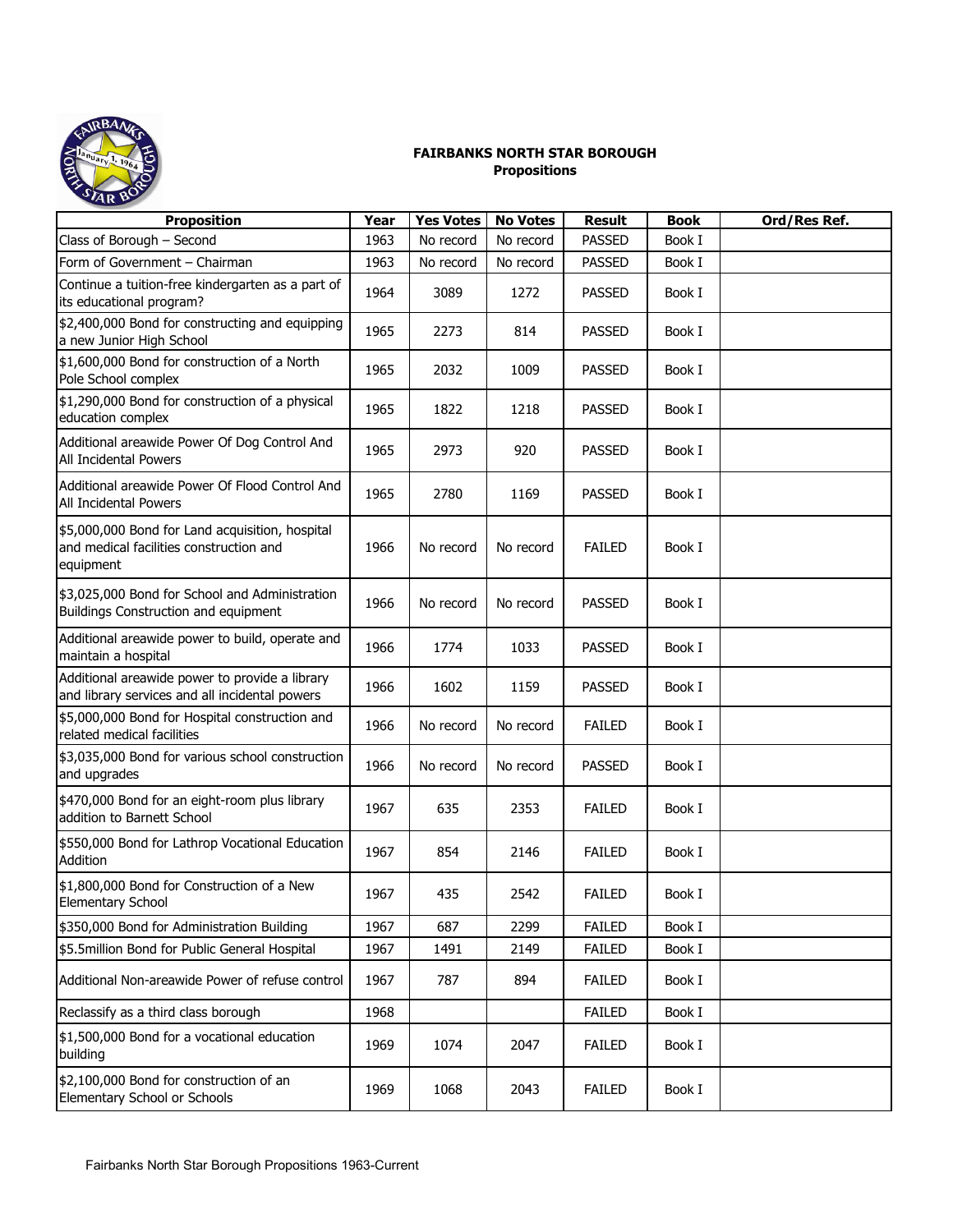| <b>Proposition</b>                                                                                                                                                                                              | Year | <b>Yes Votes</b>                     | <b>No Votes</b>                    | <b>Result</b> | <b>Book</b> | Ord/Res Ref.   |
|-----------------------------------------------------------------------------------------------------------------------------------------------------------------------------------------------------------------|------|--------------------------------------|------------------------------------|---------------|-------------|----------------|
| \$5,000,000 Bond for construction of a secondary<br>school                                                                                                                                                      | 1969 | 1055                                 | 2063                               | <b>FAILED</b> | Book I      |                |
| Additional non-areawide power of sewage<br>regulation collection and disposal                                                                                                                                   | 1969 | No record                            | No record                          | <b>FAILED</b> | Book I      |                |
| Additional non-areawide power of water<br>distribution                                                                                                                                                          | 1969 | No record                            | No record                          | <b>FAILED</b> | Book I      |                |
| Additional Non-areawide Power of refuse control                                                                                                                                                                 | 1969 | No record                            | No record                          | <b>FAILED</b> | Book I      |                |
| \$17,000,000 Bond for construction ect. On the<br>warehouse/maintenance facilities in the FNSB                                                                                                                  | 1970 | 1609                                 | 3016                               | <b>FAILED</b> | Book I      |                |
| Amend Borough Chairman term from two years<br>to three years                                                                                                                                                    | 1970 | 2584                                 | 4083                               | <b>FAILED</b> | Book I      |                |
| Shall Chuck Reese be recalled from the office of<br>FNSBSD Seat D?                                                                                                                                              | 1972 | 2823                                 | 3388                               | <b>FAILED</b> | Book I      |                |
| Shall a charter commission be formed?                                                                                                                                                                           | 1972 | $2763 -$<br>Inside 1826<br>- Outside | 1460 -<br>Inside 1245<br>- Outside | <b>PASSED</b> | Book I      | Ref: Res 72-61 |
| Additional areawide power to provide and<br>maintain recreational facilities as provided in<br>Alaska Statues 29.48.030?                                                                                        | 1972 | 2931-inside<br>1603-<br>outside      | 1233-inside<br>1467-<br>outside    | <b>PASSED</b> | Book I      | Ref: Res 72-62 |
| Alaskaland be transferred from the City of<br>Fairbanks to the FNSB?                                                                                                                                            | 1973 | 1584-inside<br>808-outside           | 2037-inside<br>2136-<br>outside    | <b>FAILED</b> | Book I      |                |
| \$6,500,000 Bond for construction of a Junior-<br>Senior High School in the City of North Pole.                                                                                                                 | 1973 | 3532                                 | 2847                               | <b>PASSED</b> | Book I      |                |
| \$5,675,000 Bond for construction of a Junior<br>High School to replace Main Junior High School                                                                                                                 | 1973 | 3718                                 | 2656                               | <b>PASSED</b> | Book I      |                |
| \$300,000 Bond for improvements to existing<br>elementary schools                                                                                                                                               | 1973 | 3618                                 | 2740                               | <b>PASSED</b> | Book I      |                |
| Shall the proposed charter for unification,<br>effective July 1, 1974, be ratified?                                                                                                                             | 1973 | 776-inside<br>537-outside            | 1775-inside<br>2185-<br>outside    | <b>FAILED</b> | Book I      |                |
| \$3,500,000 Bond in addition to \$8,500,000 for<br>construction of a Senior High School                                                                                                                         | 1975 | 1106                                 | 816                                | <b>PASSED</b> | Book I      |                |
| \$4,500,000 Bond for renovation of Main Junior<br><b>High School</b>                                                                                                                                            | 1975 | 2291                                 | 2698                               | <b>FAILED</b> | Book I      |                |
| \$5,100,000 Bond for construction of swimming<br>pools at North Pole Junior-Senior High School<br>and Lathrop High School                                                                                       | 1975 | 2921                                 | 2115                               | <b>PASSED</b> | Book I      |                |
| Shall the FNSB exempt its municipal officers and<br>candidates for elective municipal office from the<br>Alaska State law which requires them to report<br>income sources and business interests under<br>oath? | 1975 | 1845                                 | 3133                               | <b>FAILED</b> | Book I      |                |
| Shall the FNSB establish a public transportation<br>system on an areawide basis?                                                                                                                                | 1975 | 2882                                 | 2293                               | <b>PASSED</b> | Book I      |                |
| Shall the FNSB reclassify as a third class<br>borough?                                                                                                                                                          | 1977 | 3157                                 | 6253                               | <b>FAILED</b> | Book I      |                |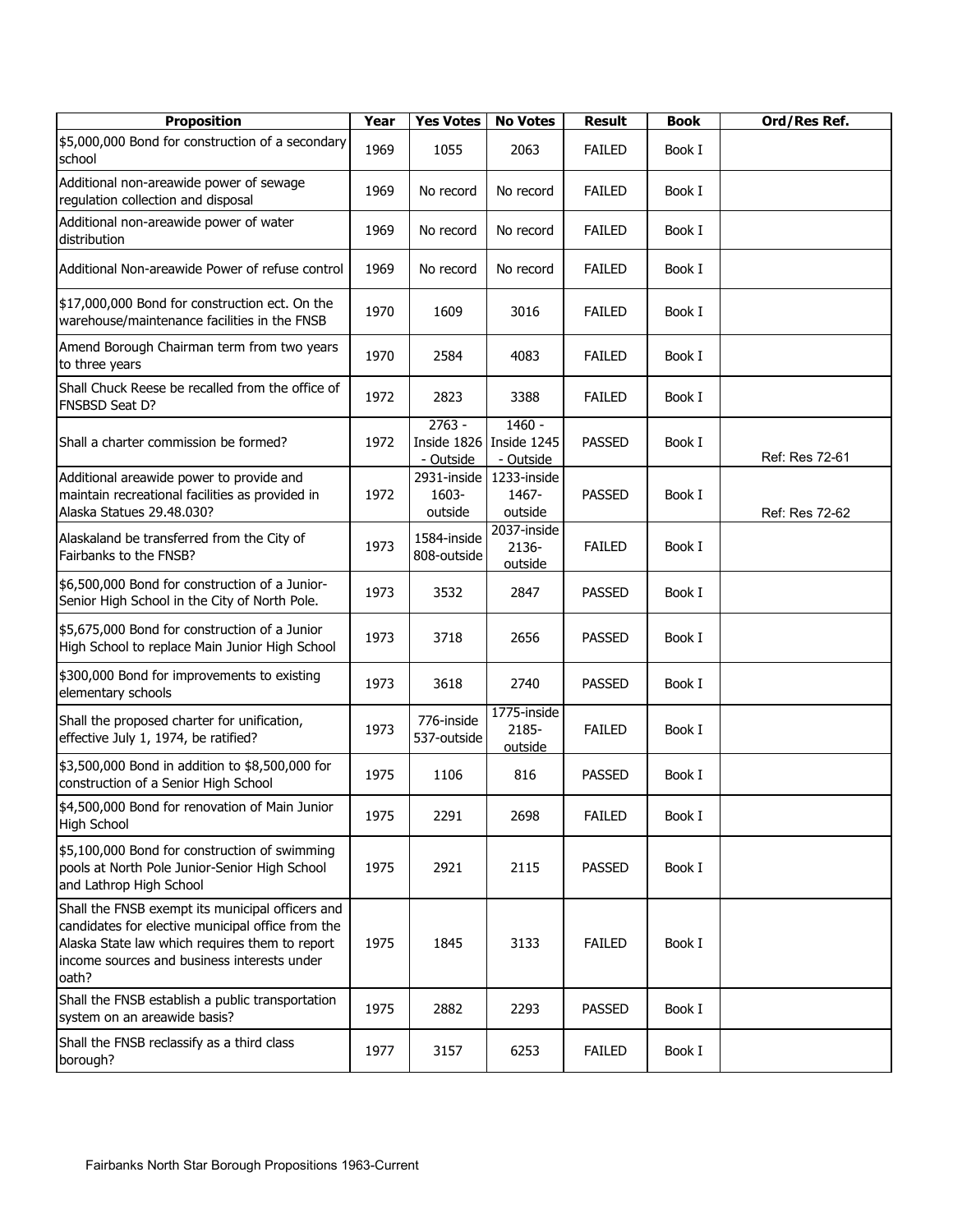| <b>Proposition</b>                                                                                                                                                                                                                                                                                                                                       | Year | <b>Yes Votes</b>                | <b>No Votes</b>                    | <b>Result</b>   | <b>Book</b> | Ord/Res Ref. |
|----------------------------------------------------------------------------------------------------------------------------------------------------------------------------------------------------------------------------------------------------------------------------------------------------------------------------------------------------------|------|---------------------------------|------------------------------------|-----------------|-------------|--------------|
| Shall an ordinance providing for a real property<br>tax exemption of 20% or \$10,000 of assessed<br>value, whichever is less, of an owned and<br>occupied residence be ratified by the voters of<br>the FNSB?                                                                                                                                            | 1978 | 5061                            | 834                                | <b>PASSED</b>   | Book I      |              |
| Shall a charter commission be formed?                                                                                                                                                                                                                                                                                                                    | 1978 | 1702-inside<br>1496-<br>outside | 1621-inside<br>2581-<br>outside    | <b>FAILED</b>   | Book I      |              |
| Shall the FNSB exercise the powers necessary to<br>finance the purchase of a home mortgage loans?                                                                                                                                                                                                                                                        | 1979 | No record                       | No record                          | <b>PASSED</b>   | Book I      |              |
| \$2,000,000 Bond for construction of an<br>Elementary School in Two Rivers/Chena Hot<br>Springs                                                                                                                                                                                                                                                          | 1980 | 7128                            | 1953                               | <b>PASSED</b>   | Book I      |              |
| \$50,000,000 Bond for Elementary Schools in:<br>Badger Road, Ballaine Lake, Fox/Steese, and<br>North Pole                                                                                                                                                                                                                                                | 1981 | 3762                            | 3091                               | <b>PASSED</b>   | Book I      |              |
| \$8,000,000 Bond for construction of a Borough<br>Office Building off Illinois Street                                                                                                                                                                                                                                                                    | 1981 | 2674                            | 4162                               | <b>FAILED</b>   | Book I      |              |
| Shall the FNSB exercise the powers necessary to<br>finance industrial development facilities which<br>are eligible as exempt activities or industrial<br>parks                                                                                                                                                                                           | 1981 | 1185-inside<br>1220-<br>outside | 2495-inside<br>$3641 -$<br>outside | <b>FAILED</b>   | Book I      |              |
| Shall the FNSB utilize Senate Bill 168 funds in<br>total amount not to exceed \$5,000,000 with up<br>to \$3,000,000 to be appropriated this fiscal year<br>and remainder in the next fiscal year as the<br>borough's contribution to a visitor/convention<br>center to be built in conjunction with matching<br>funds provided by the City of Fairbanks? | 1981 | 2787                            | 5956                               | <b>FAILED</b>   | Book I      |              |
| The apportionment and election of<br>Assemblymembers shall be on an areawide basis<br>to designated seats in accordance with FNSB<br>2.08.010.                                                                                                                                                                                                           | 1981 | 4660-<br>approved               | 3676-<br>disapproved               | <b>APPROVED</b> | Book I      |              |
| \$3,500,000 Bond for development, subdivision<br>and sale to the public of Borough land                                                                                                                                                                                                                                                                  | 1981 | 3138                            | 5347                               | <b>FAILED</b>   | Book I      |              |
| Do you favor the FNSB owning a building for<br>administrative offices, or should the borough<br>continue to negotiate short-term leases for<br>administrative offices?                                                                                                                                                                                   | 1981 | 5514-own                        | 2968-lease                         | <b>OWN</b>      | Book I      |              |
| \$18,300,000 Bond in addition to \$50,000,000 for<br>construction to three Elementary schools and a<br>Secondary School                                                                                                                                                                                                                                  | 1982 | 3245                            | 2985                               | <b>PASSED</b>   | Book I      |              |
| Shall the FNSB exercise; on an areawide basis,<br>the power to regulate the hours of sale of<br>alcoholic beverages?                                                                                                                                                                                                                                     | 1982 | 3070-inside<br>4828-<br>outside | 3567-inside<br>5675-<br>outside    | <b>FAILED</b>   | Book I      |              |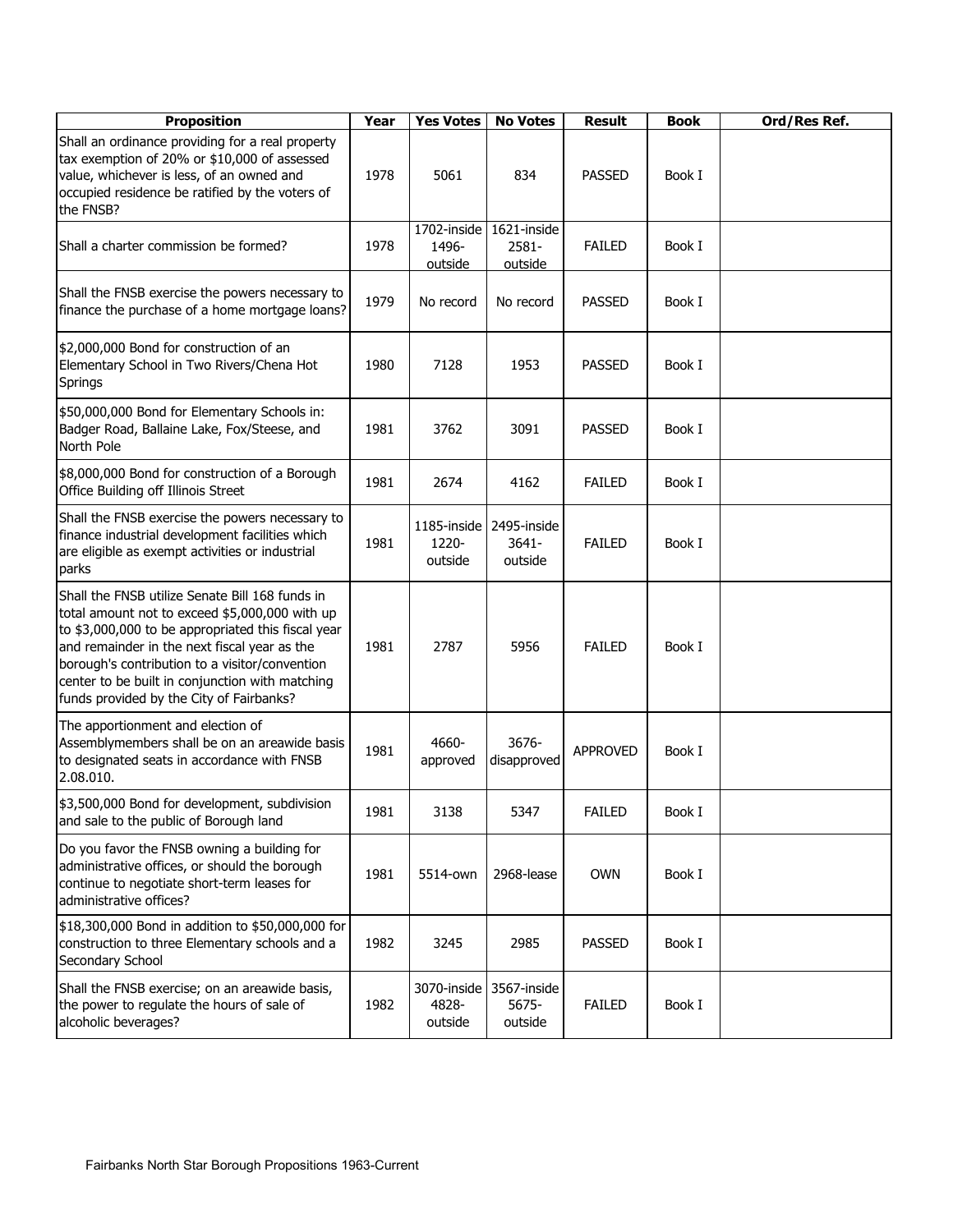| <b>Proposition</b>                                                                                                                                                                                                                                                                                                                                                                                                                      | Year | <b>Yes Votes</b> | <b>No Votes</b> | <b>Result</b> | <b>Book</b> | Ord/Res Ref. |
|-----------------------------------------------------------------------------------------------------------------------------------------------------------------------------------------------------------------------------------------------------------------------------------------------------------------------------------------------------------------------------------------------------------------------------------------|------|------------------|-----------------|---------------|-------------|--------------|
| Shall the following law be enacted by the voters<br>of the FNSB: "It is unlawful to dispense<br>alcoholic beverages as defined in AS 04.21.080<br>at any place where alcoholic beverages are<br>regularly sold, or to sell alcoholic beverages at<br>any place within the FNSB, on an areawide basis,<br>between the hours of 2:00 a.m. and 10:00 am.,<br>Monday through Saturday, and 2:00 a.m. and<br>2:00 p.m. Sunday of each week." | 1982 | 8141             | 8988            | <b>FAILED</b> | Book I      |              |
| \$15,700,000 Bond for capital improvements<br>within the FNSB consisting of the construction of<br>a central administration building to house the<br>general government and school district offices of<br>the borough                                                                                                                                                                                                                   | 1982 | 7022             | 9813            | <b>FAILED</b> | Book I      |              |
| \$2,500,000 Bond for renovation, remodeling and<br>reconstruction of the Main School Building                                                                                                                                                                                                                                                                                                                                           | 1982 | 7813             | 877?            | <b>FAILED</b> | Book I      |              |
| Shall the FNSB commit \$5,000,000 of SB 168<br>money to construction of the central Borough<br>and School District Administration building to<br>offset bonded indebtedness?                                                                                                                                                                                                                                                            | 1982 | 7026             | 9348            | <b>FAILED</b> | Book I      |              |
| Shall the people of the FNSB petition President<br>Reagan and the US Congress to pursue a mutual<br>freeze and eventual disarmament of the nuclear<br>powers on the testing, production and<br>employment of nuclear weapons, and of missiles<br>and new aircraft designed primarily to deliver<br>nuclear weapons, with verification safeguards<br>satisfactory tin involved nations?                                                  | 1982 | 7977             | 8832            | <b>FAILED</b> | Book I      |              |
| As an advisory vote to the FNSB Assembly shall<br>the borough mayor and Assemblymembers be<br>limited to two consecutive terms of office by<br>vote of the public?                                                                                                                                                                                                                                                                      | 1982 | 11520            | 5197            | <b>PASSED</b> | Book I      |              |
| Shall the FNSB exercise the power to provide<br>emergency medical service and facilities,<br>including ambulance powers, in the area of the<br>borough outside the cities of Fairbanks and<br>North Pole?                                                                                                                                                                                                                               | 1983 | 3355             | 1426            | <b>PASSED</b> | Book II     |              |
| Shall the FNSB Assembly rescind Ordinance No.<br>84-24 an ordinance adopting and implementing<br>a mandatory motor vehicle emissions inspection<br>and maintenance program?                                                                                                                                                                                                                                                             | 1984 | 5485             | 6242            | <b>FAILED</b> | Book II     |              |
| Support the 1992 Winter Olympic Games using<br>Birch Hill to host the luge, bobsled and skeleton<br>events as well as other Olympic activates which<br>may be scheduled in Fairbanks?                                                                                                                                                                                                                                                   | 1985 | 12436            | 3709            | <b>PASSED</b> | Book II     |              |
| Use up to \$11.5 million from a \$15 million dollar<br>state grant for the acquisition of a site and the<br>purchase of a community center?                                                                                                                                                                                                                                                                                             | 1985 | 7126             | 8962            | <b>FAILED</b> | Book II     |              |
| Shall Ordinance No. 85-099 be approved?<br>\$2,200,000 Bond for a storage facility                                                                                                                                                                                                                                                                                                                                                      | 1985 | 5759             | 9901            | <b>FAILED</b> | Book II     |              |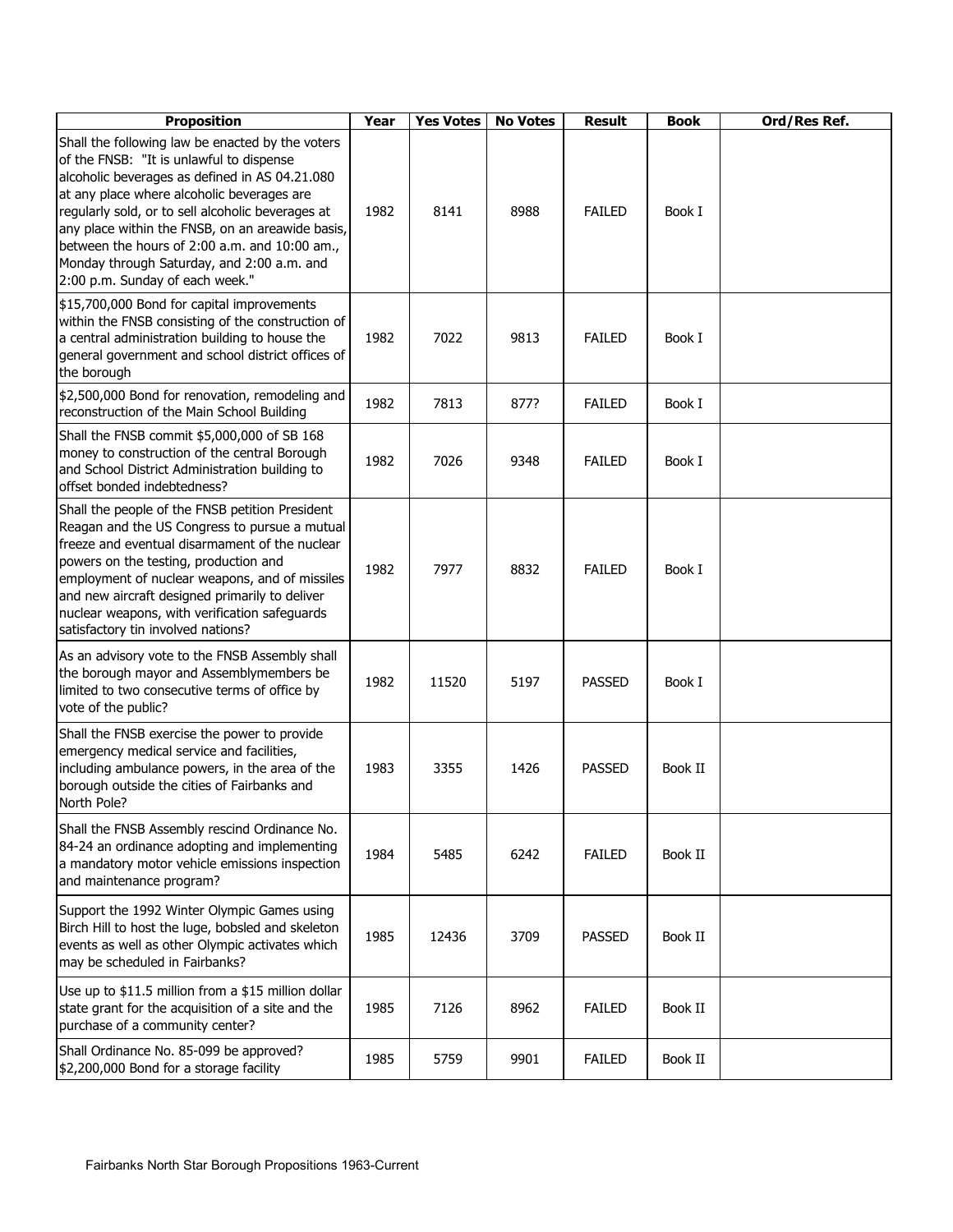| <b>Proposition</b>                                                                                                                                                                                                                                                  | Year | <b>Yes Votes</b> | <b>No Votes</b> | <b>Result</b> | <b>Book</b> | Ord/Res Ref. |
|---------------------------------------------------------------------------------------------------------------------------------------------------------------------------------------------------------------------------------------------------------------------|------|------------------|-----------------|---------------|-------------|--------------|
| \$6,300,000 of un-issued bonds be used to<br>finance part of the cost of school capital<br>improvements?                                                                                                                                                            | 1985 | 11346            | 4226            | <b>PASSED</b> | Book II     |              |
| Shall Ordinance No. 85-108 be approved?<br>\$2,000,000 Bond for paying the cost of<br>improvement, betterment, repair or<br>reconstruction of buildings in the Borough.                                                                                             | 1985 | 6709             | 8579            | <b>FAILED</b> | Book II     |              |
| Shall Ordinance No. 85-101 be approved?<br>\$6,475,000 Bond for a University Avenue Area<br>Alternative Junior/Senior High School.                                                                                                                                  | 1985 | 8844             | 7208            | <b>PASSED</b> | Book II     |              |
| Shall Ordinance No. 85-107 be approved?<br>\$29,800,000 Bond for Schools                                                                                                                                                                                            | 1985 | 9967             | 6054            | <b>PASSED</b> | Book II     |              |
| Shall Ordinance No. 85-098 be approved?<br>\$4,500,000 Bond for North Pole indoor ice<br>skating arena.                                                                                                                                                             | 1985 | 6305             | 9402            | <b>FAILED</b> | Book II     |              |
| Shall Ordinance No. 85-105 be approved?<br>\$5,538,000 Bond for Schools                                                                                                                                                                                             | 1985 | 9154             | 6582            | <b>PASSED</b> | Book II     |              |
| Shall the FNSB use up to \$15 million from a \$15<br>million dollar state grant already received, solely<br>for this purpose, for the construction of a Multi-<br>Purpose Community Activity Center located on a<br>site adjacent to Alaskaland park? (RES. 86-079) | 1986 | 8236             | 5812            | <b>PASSED</b> | Book II     |              |
| Shall the following initiative be enacted: "An<br>Ordinance to limit the amount of Borough Tax<br>that can be levied".                                                                                                                                              | 1986 | 5785             | 8316            | <b>FAILED</b> | Book II     |              |
| Not more than \$16,000,000 of said bond for<br>school capital improvements                                                                                                                                                                                          | 1987 | 3329             | 1902            | <b>PASSED</b> | Book II     |              |
| Shall the 2% sales tax remain in effect?                                                                                                                                                                                                                            | 1987 | 7636             | 10378           | <b>FAILED</b> | Book II     |              |
| Tax Cap Proposition                                                                                                                                                                                                                                                 | 1987 | 11177            | 6716            | <b>PASSED</b> | Book II     |              |
| Continue a public transportation system on an<br>areawide basis?                                                                                                                                                                                                    | 1988 | 5062             | 4035            | <b>PASSED</b> | Book II     |              |
| Shall the Van Tran system be continued?                                                                                                                                                                                                                             | 1988 | 8123             | 977             | <b>PASSED</b> | Book II     |              |
| Shall the FNSB be granted a new non-areawide<br>power to regulate or prohibit the sale or<br>possession of drug paraphernalia?                                                                                                                                      | 1988 | 8068             | 9031            | <b>FAILED</b> | Book II     |              |
| Shall the FNSB be granted a new non-areawide<br>power to regulate or prohibit the sale of<br>pornography or pornographic materials?                                                                                                                                 | 1988 | 6960             | 10156           | <b>FAILED</b> | Book II     |              |
| Shall a charter commission be formed?                                                                                                                                                                                                                               | 1988 | 6918             | 8326            | <b>FAILED</b> | Book II     |              |
| Shall the tax cap remain in effect for a minimum<br>of two years without any changes?                                                                                                                                                                               | 1989 | 10298            | 4414            | <b>PASSED</b> | Book II     |              |
| \$25,325,000 Bond for educational capital<br>improvements                                                                                                                                                                                                           | 1989 | 3016             | 3453            | <b>FAILED</b> | Book II     |              |
| \$8,000,000 Bond for construction of a Borough<br>Administrative Center                                                                                                                                                                                             | 1989 | 3964             | 2489            | <b>FAILED</b> | Book II     |              |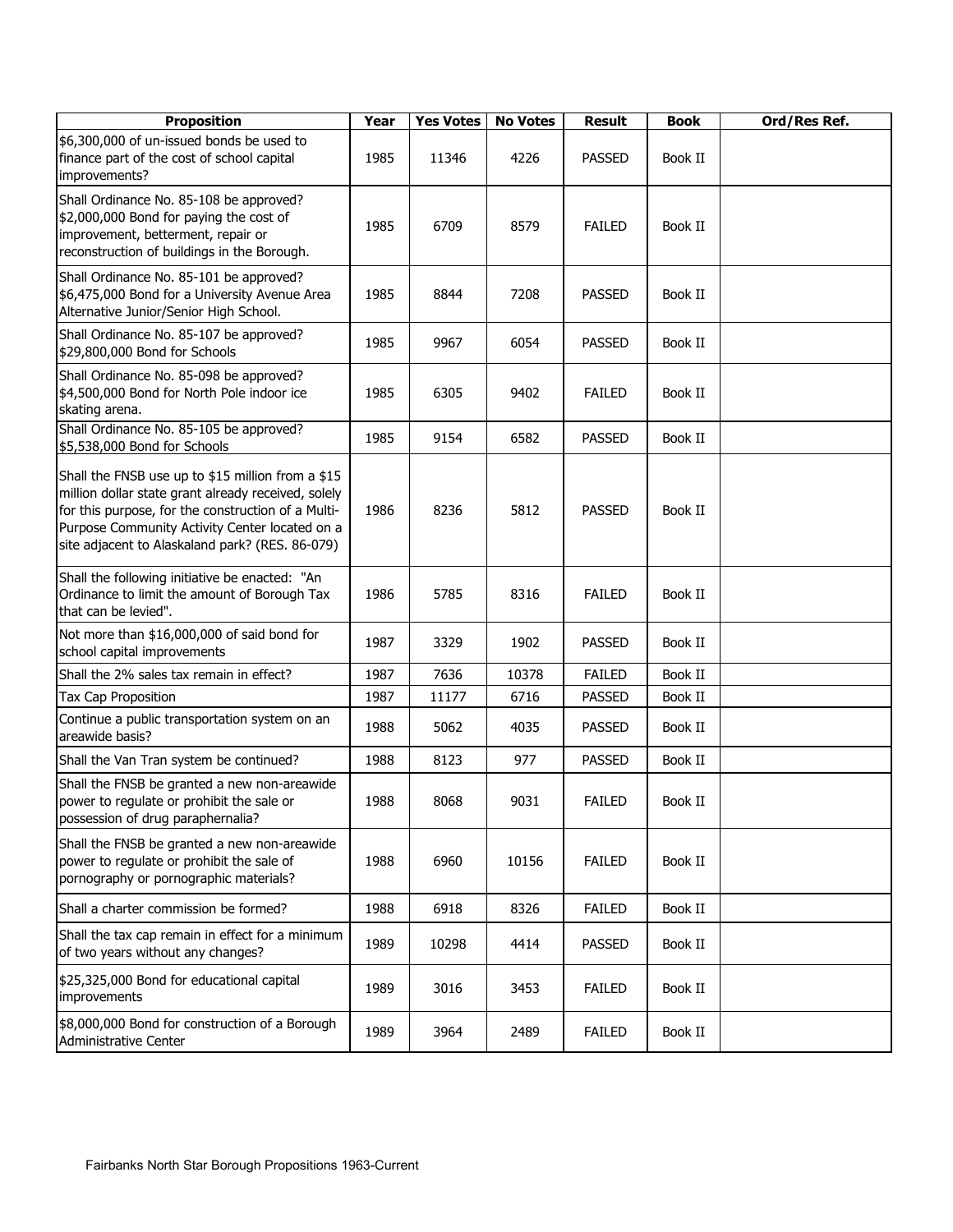| <b>Proposition</b>                                                                                                                                                                                                                                                                                                                    | Year    | <b>Yes Votes</b>                | <b>No Votes</b>                 | <b>Result</b> | <b>Book</b> | Ord/Res Ref. |
|---------------------------------------------------------------------------------------------------------------------------------------------------------------------------------------------------------------------------------------------------------------------------------------------------------------------------------------|---------|---------------------------------|---------------------------------|---------------|-------------|--------------|
| No person who has been elected as borough<br>mayor or as a borough assemblyperson for two<br>full successive terms shall be again eligible to<br>hold that particular office until one full year has<br>intervened                                                                                                                    | 1990    | 9194                            | 4391                            | <b>PASSED</b> | Book II     |              |
| \$2,000,000 Bond for planning designing,<br>acquiring property for, construction, improving<br>and repairing garbage and solid waste transfer<br>stations in the area outside all cities                                                                                                                                              | 1990    | 7145                            | 6350                            | <b>PASSED</b> | Book II     |              |
| Members of the Assembly shall be elected at<br>large by voters throughout the Borough                                                                                                                                                                                                                                                 | 1991    | 13250                           | 2232                            | <b>PASSED</b> | Book II     |              |
| Shall the tax cap remain in effect and for two<br>years the borough may not negate or modify the<br>effect of the tax cap                                                                                                                                                                                                             | 1991    | 9970                            | 6074                            | <b>PASSED</b> | Book II     |              |
| Shall the FNSB levy an 8% tax on the rental of<br>hotel and motel rooms in the FNSB?                                                                                                                                                                                                                                                  | 1992    | 11117                           | 6117                            | <b>PASSED</b> | Book III    |              |
| \$9,840,000 Bonds for Elementary School<br><b>Facilities</b>                                                                                                                                                                                                                                                                          | 1993    | 9847                            | 9093                            | <b>PASSED</b> | Book III    |              |
| \$50,120,000 Bond for a New High School                                                                                                                                                                                                                                                                                               | 1993    | 8455                            | 10218                           | <b>FAILED</b> | Book III    |              |
| \$15,540,000 Bonds for Lathrop High School<br>Renovation                                                                                                                                                                                                                                                                              | 1993    | 9830                            | 9016                            | <b>PASSED</b> | Book III    |              |
| Shall the tax cap be repealed and reenacted?                                                                                                                                                                                                                                                                                          | 1993    | 9318                            | 8144                            | <b>PASSED</b> | Book III    |              |
| Shall the following be initiated: It is the policy of<br>the FNSB to encourage recycling, reuse, and<br>reduction of solid wastes generated in the<br>borough. These efforts shall include payment of<br>actual avoided costs of hauling and land filling to<br>approved recycler/reusers.                                            | 1993    | 12873                           | 5444                            | <b>PASSED</b> | Book III    |              |
| Shall the FNSB exercise areawide health and<br>social services powers to maintain the Fairbanks<br>Health Center building?                                                                                                                                                                                                            | 1993    | 3658-inside<br>6415-<br>outside | 2999-inside<br>5785-<br>outside | <b>PASSED</b> | Book III    |              |
| \$53,415,000 Bonds for new West Valley High<br>School construction and equipment for the<br>Hutchison Career Center                                                                                                                                                                                                                   | 1994    | 10067                           | 10988                           | <b>FAILED</b> | Book III    |              |
| Tax Cap Revision for solid waste collection<br>district                                                                                                                                                                                                                                                                               | 1994    | 4898                            | 9268                            | <b>FAILED</b> | Book III    |              |
| Ordinance No. 95-034 - \$2,000,000 Bond for the<br>expansion, renovation, reconstruction and<br>improvement of the Noel Wein Library be<br>approved                                                                                                                                                                                   | 1995    | 8165                            | 7598                            | <b>PASSED</b> | Book IV     |              |
| Revise Tax Cap Ordinance                                                                                                                                                                                                                                                                                                              | 1995    | 7118                            | 7266                            | <b>FAILED</b> | Book IV     |              |
| Shall Subsection 3.08.147 (A), (B) and (C) of the<br>Fairbanks North Star Borough Code of<br>Ordinances be repealed? These provisions limit<br>refunding of taxes raised in excess of the<br>amount permitted by the tax cap provisions of<br>Section 3.08.145 and provide for adjustments to<br>reflect the correct tax computation. | 1995    | 7214                            | 6346                            | <b>PASSED</b> | Book IV     |              |
| Ordinance No. 96-009 - \$64,210,129 Bonds for<br><b>School Facilities Projects</b>                                                                                                                                                                                                                                                    | 1996 SP | 9764                            | 8494                            | <b>PASSED</b> | Book IV     |              |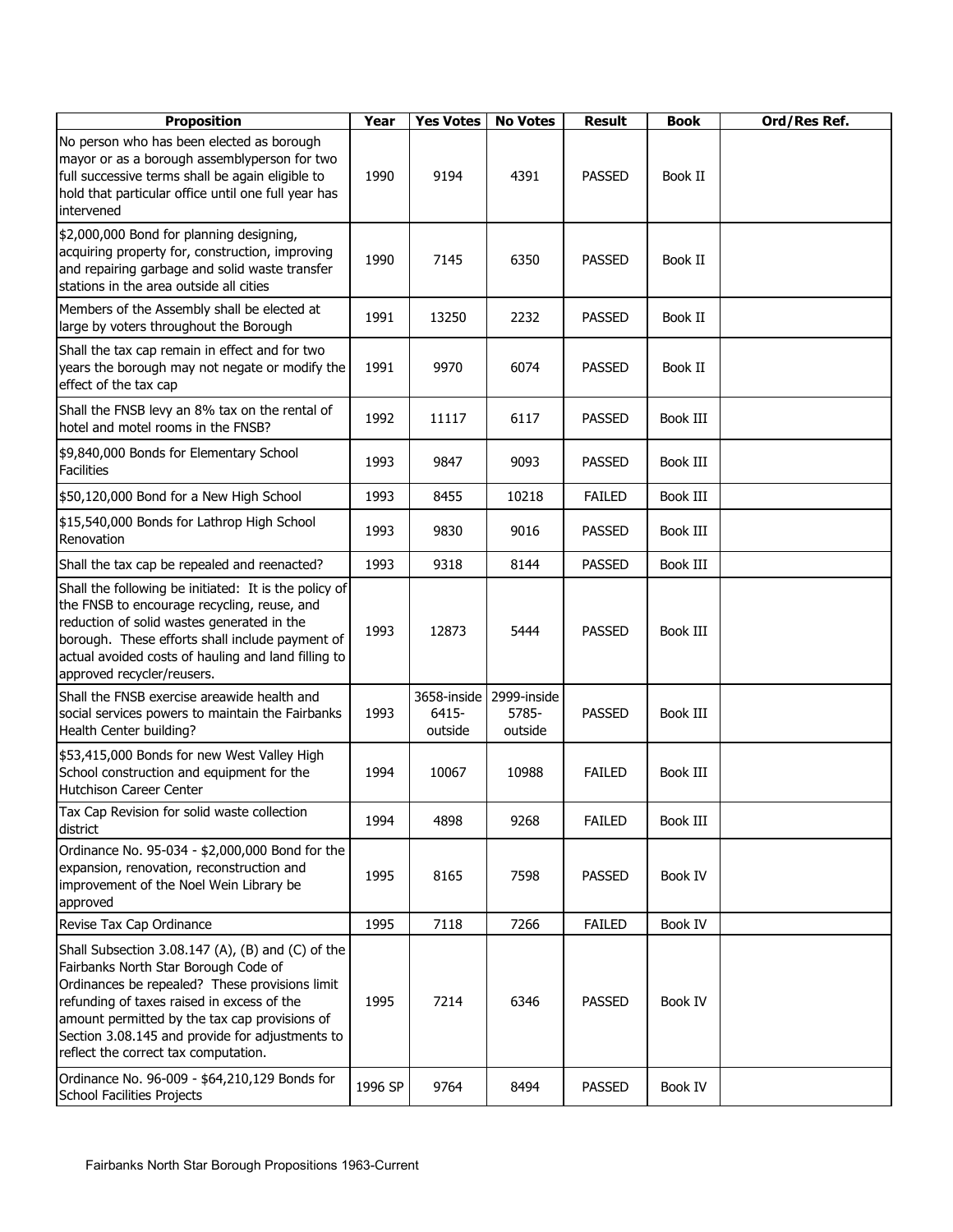| <b>Proposition</b>                                                                                                                                                                                                                                                                                                                                                                                                                                                                                                                   | Year    | <b>Yes Votes</b> | <b>No Votes</b> | <b>Result</b> | <b>Book</b> | Ord/Res Ref.                                                                                                                       |
|--------------------------------------------------------------------------------------------------------------------------------------------------------------------------------------------------------------------------------------------------------------------------------------------------------------------------------------------------------------------------------------------------------------------------------------------------------------------------------------------------------------------------------------|---------|------------------|-----------------|---------------|-------------|------------------------------------------------------------------------------------------------------------------------------------|
| Ordinance No. 96-016 - Shall the FNSB establish,<br>on an areawide basis, the hours of sale of all<br>alcoholic beverages/                                                                                                                                                                                                                                                                                                                                                                                                           | 1996    | 10619            | 8991            | <b>PASSED</b> | Book IV     |                                                                                                                                    |
| Ordinance No. 96-029 - Prohibit cruelty to<br>domestic animals                                                                                                                                                                                                                                                                                                                                                                                                                                                                       | 1996    | 12844            | 6660            | <b>PASSED</b> | Book IV     |                                                                                                                                    |
| Revenue Tax Cap initiative                                                                                                                                                                                                                                                                                                                                                                                                                                                                                                           | 1996    | 9296             | 8815            | <b>PASSED</b> | Book IV     |                                                                                                                                    |
| Shall the terms of office be ratified?                                                                                                                                                                                                                                                                                                                                                                                                                                                                                               | 1997    | 10919            | 5412            | <b>PASSED</b> | Book V      |                                                                                                                                    |
| Ordinance establishing Maximum allowable tax<br>revenues                                                                                                                                                                                                                                                                                                                                                                                                                                                                             | 1998    | 8065             | 4777            | <b>PASSED</b> | Book V      |                                                                                                                                    |
| Shall Ordinance No. 99-059 be approved<br>providing for the creation of a Port Authority to<br>be known as the Alaska Gasline Port Authority?                                                                                                                                                                                                                                                                                                                                                                                        | 1999    | 10760            | 3629            | <b>PASSED</b> | Book V      |                                                                                                                                    |
| Ordinance No. 2000-012 - \$57,000,000 Bond for<br>upgrades, ect. to Hunter Elementary School,<br>Hutchison Career Center, North Pole Elementary<br>School, North Pole High School, North Pole<br>Middle School, Two Rivers Elementary, Denali<br>Elementary School, Nordale Elementary School,<br>playgrounds at Weller, Woodriver, Pearl Creek,<br>Badger, and Two Rivers Elementary Schools,<br>technology infrastructure upgrades at Weller,<br>Woodriver, Pearl Creek, Badger, Two Rivers, Joy<br>and U-Park Elementary Schools. | 2000 SP | 5241             | 6098            | <b>FAILED</b> | Book V      |                                                                                                                                    |
| Ordinance No. 2000-37\$14,000,000 Bond for<br>Hutchison Vo-Tech High School renovation                                                                                                                                                                                                                                                                                                                                                                                                                                               | 2000    | 12832            | 4890            | <b>PASSED</b> | Book V      |                                                                                                                                    |
| Ordinance No. 2000-37 - \$11,500,000 Bond for<br>Hunter and North Pole Elementary School<br>improvements                                                                                                                                                                                                                                                                                                                                                                                                                             | 2000    | 10010            | 7618            | <b>PASSED</b> | Book V      |                                                                                                                                    |
| Ordinance No. 2000-37 - \$3,200,000 Bond for<br>North Pole High School, North Pole Middle<br>School and Two Rivers Elementary School<br>Improvements.                                                                                                                                                                                                                                                                                                                                                                                | 2000    | 9796             | 7873            | <b>PASSED</b> | Book V      |                                                                                                                                    |
| Ordinance No. 2000-37 - \$750,000 Bonds for<br>playground safety upgrades                                                                                                                                                                                                                                                                                                                                                                                                                                                            | 2000    | 9662             | 8008            | <b>PASSED</b> | Book V      |                                                                                                                                    |
| Ordinance No. 2000-37 - \$1,600,000 Bond for<br>Lathrop High School track improvements                                                                                                                                                                                                                                                                                                                                                                                                                                               | 2000    | 7311             | 10322           | <b>FAILED</b> | Book V      |                                                                                                                                    |
| Limitations on the maximum allowable tax<br>revenues for the FNSB                                                                                                                                                                                                                                                                                                                                                                                                                                                                    | 2000    | 9679             | 7644            | <b>PASSED</b> | Book V      |                                                                                                                                    |
| Shall the City of Fairbanks and the Fairbanks<br>North Star Borough be consolidated as the<br>Municipality of Fairbanks, a new second class<br>borough?                                                                                                                                                                                                                                                                                                                                                                              | 2001    | 3521             | 12519           | <b>FAILED</b> |             | Note: This election was<br>conducted by the State of<br>Alaska on 8/28/2001,<br>Fairbanks By-Mail<br><b>Consolidation Election</b> |
| Members of the Assembly shall be elected at<br>large by voters throughout the Borough                                                                                                                                                                                                                                                                                                                                                                                                                                                | 2001    | 8654             | 2085            | <b>PASSED</b> | Book VI     |                                                                                                                                    |
| Shall the FNSB be authorized an increase to its<br>property tax revenue to fund improvements to<br>South Davis Park in an annual amount of<br>\$460,000?                                                                                                                                                                                                                                                                                                                                                                             | 2001    | 4790             | 6252            | <b>FAILED</b> | Book VI     |                                                                                                                                    |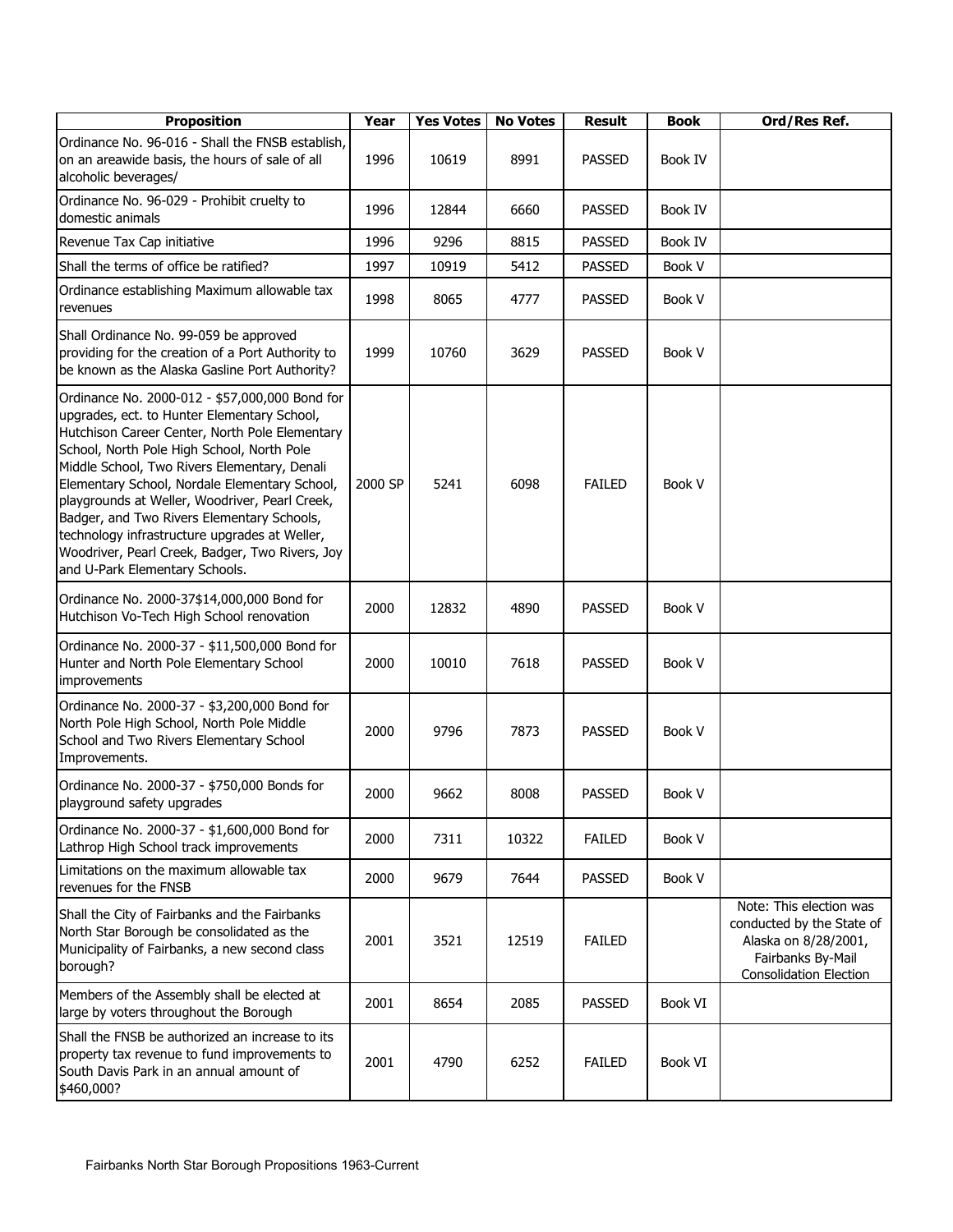| <b>Proposition</b>                                                                                                                                                                                                                                                         | Year    | <b>Yes Votes</b>                | <b>No Votes</b>                 | <b>Result</b> | <b>Book</b> | Ord/Res Ref. |
|----------------------------------------------------------------------------------------------------------------------------------------------------------------------------------------------------------------------------------------------------------------------------|---------|---------------------------------|---------------------------------|---------------|-------------|--------------|
| Ordinance No. 2002-34 - \$15,100,000 Bond for<br>Denali Elementary School                                                                                                                                                                                                  | 2002    | 9253                            | 8437                            | <b>PASSED</b> | Book VI     |              |
| Ordinance No. 2002-34 - \$15,100,000 Bond for<br>Nordale Elementary School                                                                                                                                                                                                 | 2002    | 9201                            | 8527                            | <b>PASSED</b> | Book VI     |              |
| Ordinance No. 2002-34 - \$12,064,000 Bond for<br>district-wide capital maintenance and upgrades                                                                                                                                                                            | 2002    | 10686                           | 7159                            | <b>PASSED</b> | Book VI     |              |
| Establishing maximum allowable tax revenues                                                                                                                                                                                                                                | 2002    | 10841                           | 6262                            | <b>PASSED</b> | Book VI     |              |
| Acquiring new areawide power snowmachine<br>control                                                                                                                                                                                                                        | 2002    | 1743-inside<br>4118-<br>outside | 3427-inside<br>8411-<br>outside | <b>FAILED</b> | Book VI     |              |
| Shall the FNSB diversify the tax base by enacting<br>an areawide fuel transfer tax?                                                                                                                                                                                        | 2002 SP | 3474                            | 5676                            | <b>FAILED</b> | Book VI     |              |
| Shall the size of the FNSB Assembly be reduced<br>from eleven members to nine members?<br>(Ordinance No. 2003-38)                                                                                                                                                          | 2003    | 10559                           | 7326                            | <b>PASSED</b> | Book VI     |              |
| Ordinance No. 2003-44 exempts from the tax<br>revenue cap the portion of the hotel-motel room<br>taxes transferred to the Hotel-Motel Room Tax<br>Fund.                                                                                                                    | 2003    | 8925                            | 8713                            | <b>PASSED</b> | Book VI     |              |
| Ordinance No. 2003-45 exempts the amount<br>designated by the borough assembly in the<br>preceding year as a tax reduction and withdrawn<br>from the general fund fund balance in order to<br>reduce the amount of property taxes levied on<br>the taxpayer.               | 2003    | 9839                            | 7369                            | <b>PASSED</b> | Book VI     |              |
| Shall the FNSB levy an areawide 5% tax on the<br>retail sale of alcoholic beverages with limited<br>exemptions for alcoholic beverage sales to the<br>extent taxed by the City of Fairbanks and City of<br>North Pole? (Ordinance No. 2003-46)                             | 2003    | 10262                           | 7874                            | <b>PASSED</b> | Book VI     |              |
| Shall Chapter 8.18 of the Fairbanks North Star<br>Borough Code Of Ordinances entitled Vehicle<br>Inspection and Maintenance Program be<br>repealed?                                                                                                                        | 2004SP  | 3423                            | 7774                            | <b>FAILED</b> | Book VI     |              |
| Ordinance No. 2004-23 - \$7,000,000.00 bond for<br>district-wide capital maintenance and upgrades.                                                                                                                                                                         | 2004    | 6573                            | 4559                            | <b>PASSED</b> | Book VI     |              |
| Ordinance No. 2004-23 - \$4,500,000.00 bond for<br>capital improvements to Anderson Elementary<br>and Ben Eielson Junior-Senior High School                                                                                                                                | 2004    | 6036                            | 5165                            | <b>PASSED</b> | Book VI     |              |
| Ordinance establishing Maximum allowable tax<br>revenues                                                                                                                                                                                                                   | 2004    | 7033                            | 4049                            | <b>PASSED</b> | Book VI     |              |
| Ordinance 2005-28, Section 2, would increase<br>the allowable area-wide and non area-wide<br>residential property tax exemption for qualifying<br>taxpayers from \$10,000 to \$20,000. Shall<br>Fairbanks North Star Borough Ordinance 2005-<br>28, Section 2 be ratified? | 2005    | 7804                            | 1889                            | <b>PASSED</b> | Book VI     |              |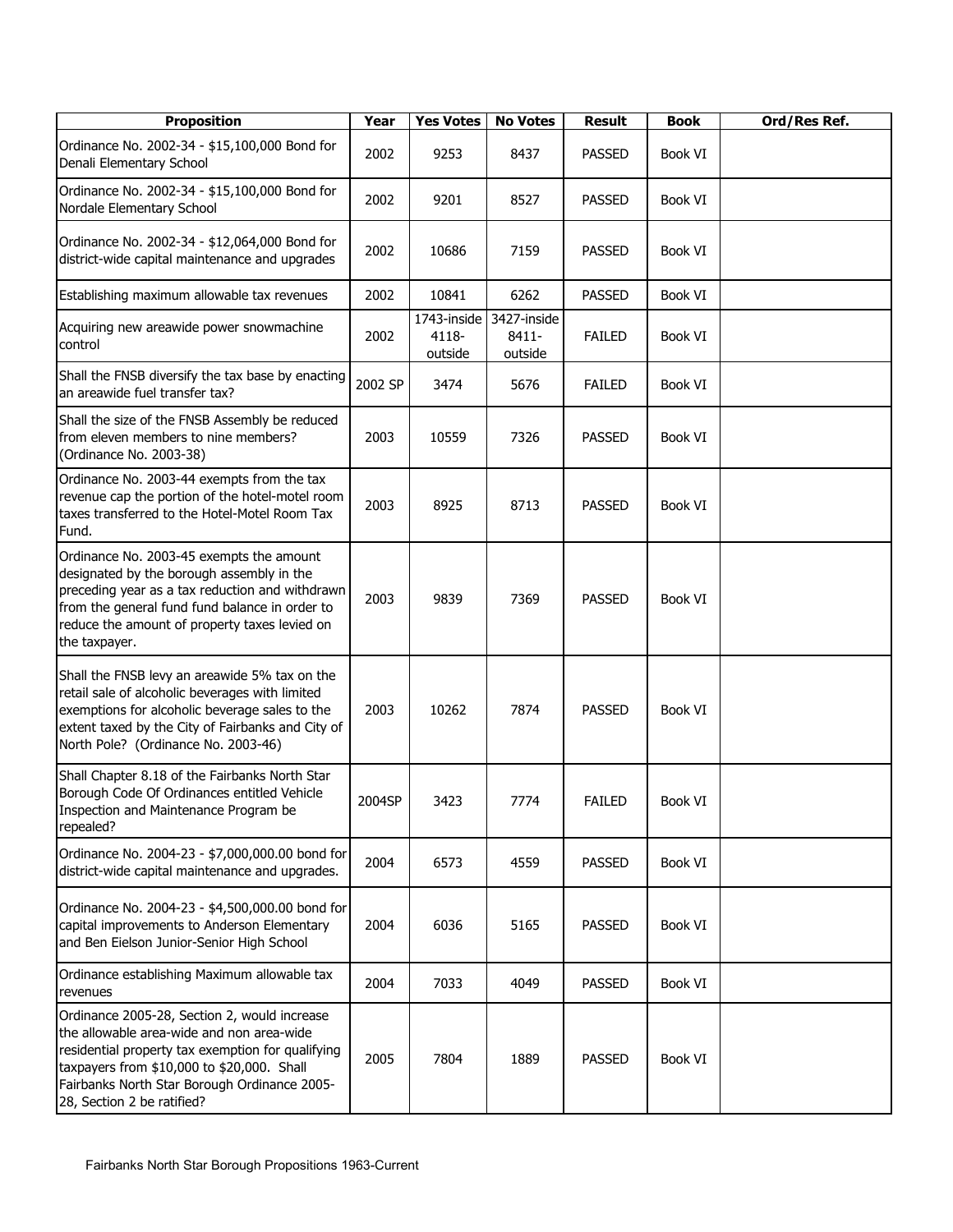| <b>Proposition</b>                                                                                                                                                                                                                                                                                                                                                                                                                                                                                                                                                                                                                                                                                                                                                                                                                                                                                                                                                                                                                                                     | Year | <b>Yes Votes</b> | <b>No Votes</b> | <b>Result</b> | <b>Book</b> | Ord/Res Ref. |
|------------------------------------------------------------------------------------------------------------------------------------------------------------------------------------------------------------------------------------------------------------------------------------------------------------------------------------------------------------------------------------------------------------------------------------------------------------------------------------------------------------------------------------------------------------------------------------------------------------------------------------------------------------------------------------------------------------------------------------------------------------------------------------------------------------------------------------------------------------------------------------------------------------------------------------------------------------------------------------------------------------------------------------------------------------------------|------|------------------|-----------------|---------------|-------------|--------------|
| Ordinance 2005-28, Section 2, would increase<br>the allowable area-wide and non area-wide<br>residential property tax exemption for qualifying<br>taxpayers from \$10,000 to @20,000. Shall<br>Fairbanks North Star Borough Ordinance 2005-<br>28, Section 2 be ratified?                                                                                                                                                                                                                                                                                                                                                                                                                                                                                                                                                                                                                                                                                                                                                                                              | 2006 | 7533             | 4257            | <b>PASSED</b> | Book VI     |              |
| Shall Ordinance No. 2006-41 be approved; shall<br>the renovation projects for Barnette Elementary<br>School and Ryan Middle School be approved;<br>and shall the Fairbanks North Star Borough incur<br>debt and issue general obligation bonds in a<br>principal amount not to exceed \$8,391,000, as<br>authorized by Ordinance No. 2006-41, to pay the<br>costs of the renovation projects for Barnette<br>Elementary School and Ryan Middle School?                                                                                                                                                                                                                                                                                                                                                                                                                                                                                                                                                                                                                 | 2006 | 7299             | 4595            | <b>PASSED</b> | Book VI     |              |
| Shall sections 3.08.141 and 3.08.142 of the<br>Fairbanks North Star Borough Code of<br>Ordinances be enacted as follows? These<br>sections will provie for limitations on the<br>maximum allowable tax revenues for the<br>Fairbanks North Star Borough. Under section<br>3.08.141 the borough will be able to levy or<br>impose only the same amount of taxes for one<br>fiscal year as the borough levied or imposed for<br>the preceding year, except that the borough can<br>increase the amount of taxes levied or imposed<br>(a) to adjust for inflation; (b) to take into<br>account new buildings and land coming onto the<br>tax rolls; (c) make new payments on bonds; (d)<br>pay for services approved by voters; (e) pay for<br>new legal judgments entered against the<br>borough; and to pay for expenses in<br>emergencies. Section 3.08.142 provides a<br>formula and definitions for the limitations of<br>section 3.08.141. Enacting sections 3.08.141<br>and 3.08.142 will negate sections 3.08.145 and<br>3.08.146 which are redundant duplicates. | 2006 | 7171             | 4418            | <b>PASSED</b> | Book VI     |              |
| "Shall the Fairbanks North Star Borough levy an<br>areawide year round sales tax not to exceed<br>2.5% with an additional amount not to exceed<br>2.5% imposed seasonally between April 1 and<br>September 30 <sup>th</sup> each year which, if adopted,<br>shall automatically sunset on June 30, 2013 (five<br>years after its effective date) unless a majority of<br>voters in an election held on or before December<br>31, 2012 ratify and approve the continued<br>levying of the tax?"                                                                                                                                                                                                                                                                                                                                                                                                                                                                                                                                                                         | 2007 | 3541             | 8675            | <b>FAILED</b> | Book VI     |              |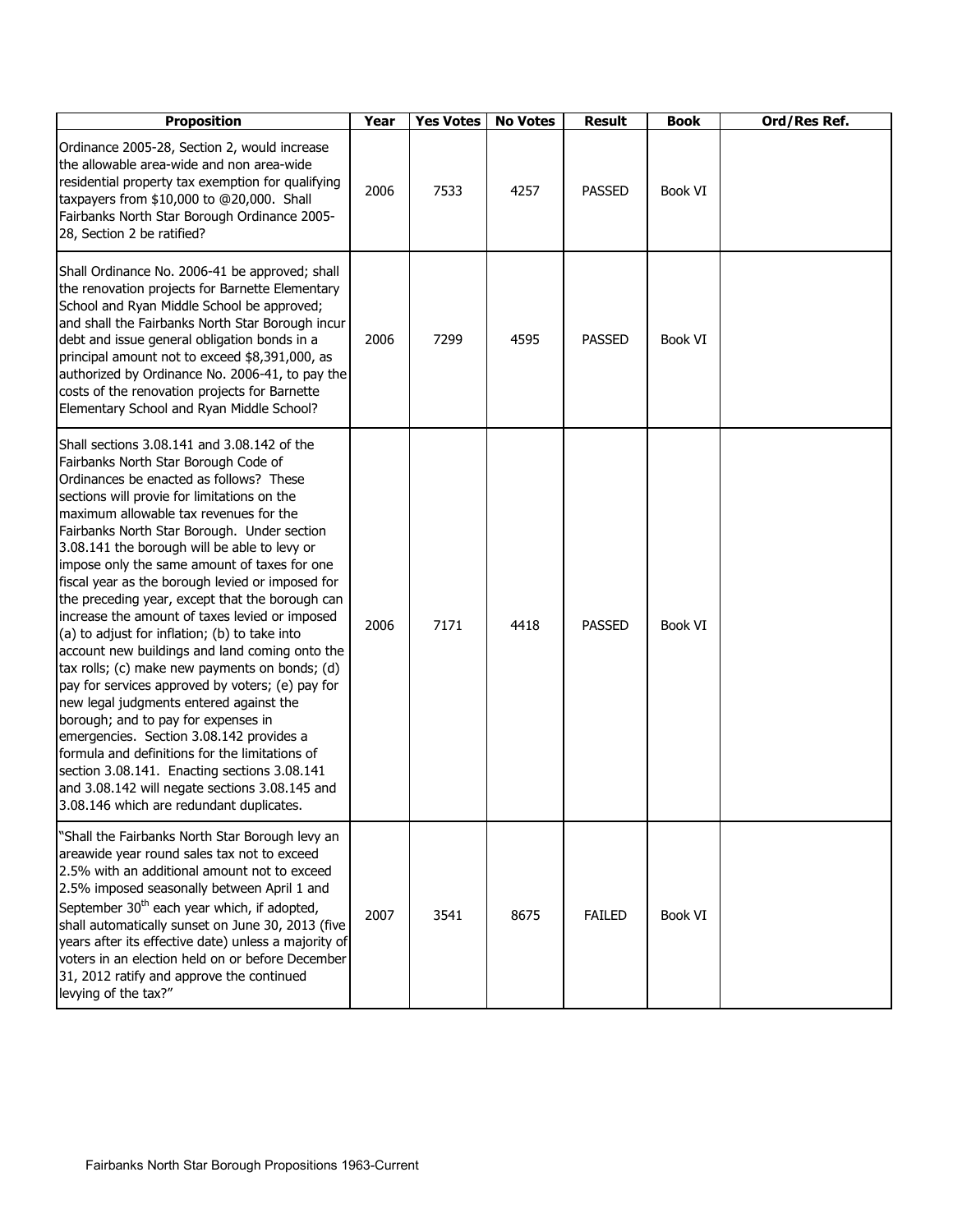| <b>Proposition</b>                                                                                                                                                                                                                                                                                                                                                                                                                                                                                                                                                                                                                                                                                                                                                                                                                                                                                                                                                                                                                   | Year | <b>Yes Votes</b> | <b>No Votes</b> | <b>Result</b> | Book             | Ord/Res Ref. |
|--------------------------------------------------------------------------------------------------------------------------------------------------------------------------------------------------------------------------------------------------------------------------------------------------------------------------------------------------------------------------------------------------------------------------------------------------------------------------------------------------------------------------------------------------------------------------------------------------------------------------------------------------------------------------------------------------------------------------------------------------------------------------------------------------------------------------------------------------------------------------------------------------------------------------------------------------------------------------------------------------------------------------------------|------|------------------|-----------------|---------------|------------------|--------------|
| "Shall Sections 3.08.141 and 3.08.142 of the<br>Fairbanks North Star Borough Code of<br>Ordinances be repealed and reenacted? Passage<br>of this initiative will keep the current tax revenue<br>cap in place and prevent it from being changed<br>or eliminated for two years. Passing this retains<br>the adjustment of the tax revenue cap for new<br>buildings and land. By State law, repeal and<br>reenactment of the tax revenue cap through<br>citizen initiative protects the tax revenue cap<br>from amendment by the Borough Assembly for<br>two years."                                                                                                                                                                                                                                                                                                                                                                                                                                                                  | 2008 | 6296             | 3328            | <b>PASSED</b> | <b>Book VII</b>  |              |
| "Shall Sections 3.08.141 and 3.08.142 of the<br>Fairbanks North Star<br>Borough Code of<br>Ordinances be amended as follows? These<br>sections will provide for limitations on the<br>maximum allowable tax revenues for<br>the<br>Fairbanks North Star Borough. Under section<br>3.08.141 The borough will be able to levy or<br>impose only the same amount of taxes for one<br>fiscal year as the borough levied or imposed for<br>the preceding year, except that the borough can<br>increase the amount of taxes levied or imposed<br>(a) to adjust for inflation; $(b)$ to take into<br>account new buildings and land coming onto the<br>$\frac{1}{2}$ ax rolls(c); (b) make new payments on bonds;<br>$\left(\frac{d}{d}\right)$ (c) pay for services approved by voters; $\left(\frac{e}{d}\right)$<br>(d) pay for new legal judgments entered against<br>the borough, and to pay for expenses in<br>Section 3.08.142 provides<br>emergencies.<br>a<br>formula and definitions for the limitations of<br>section 3.08.141." | 2008 | 4180             | 5641            | <b>FAILED</b> | <b>Book VII</b>  |              |
| Shall Ordinance No. 2009-17 be approved; shall<br>the upgrades or renovations described in that<br>ordinance for Weller, Salcha and Badger Road<br>Elementary Schools and Lathrop and North Pole<br>High Schools be approved; and shall the<br>Fairbanks North Star Borough incur debt and<br>issue general obligation bonds in a principal<br>amount not to exceed \$11,950,000 to pay costs<br>of those upgrades or renovations, all as<br>authorized by Ordinance No. 2009-17?                                                                                                                                                                                                                                                                                                                                                                                                                                                                                                                                                    | 2009 | 8683             | 6630            | <b>PASSED</b> | <b>Book VIII</b> |              |
| Shall the Fairbanks North Star Borough enter<br>into an agreement with the State of Alaska that<br>allows the Borough to locally administer the<br>PM2.5 air quality program? (Ord. 2009-30)                                                                                                                                                                                                                                                                                                                                                                                                                                                                                                                                                                                                                                                                                                                                                                                                                                         | 2009 | 8270             | 7134            | <b>PASSED</b> | <b>Book VIII</b> |              |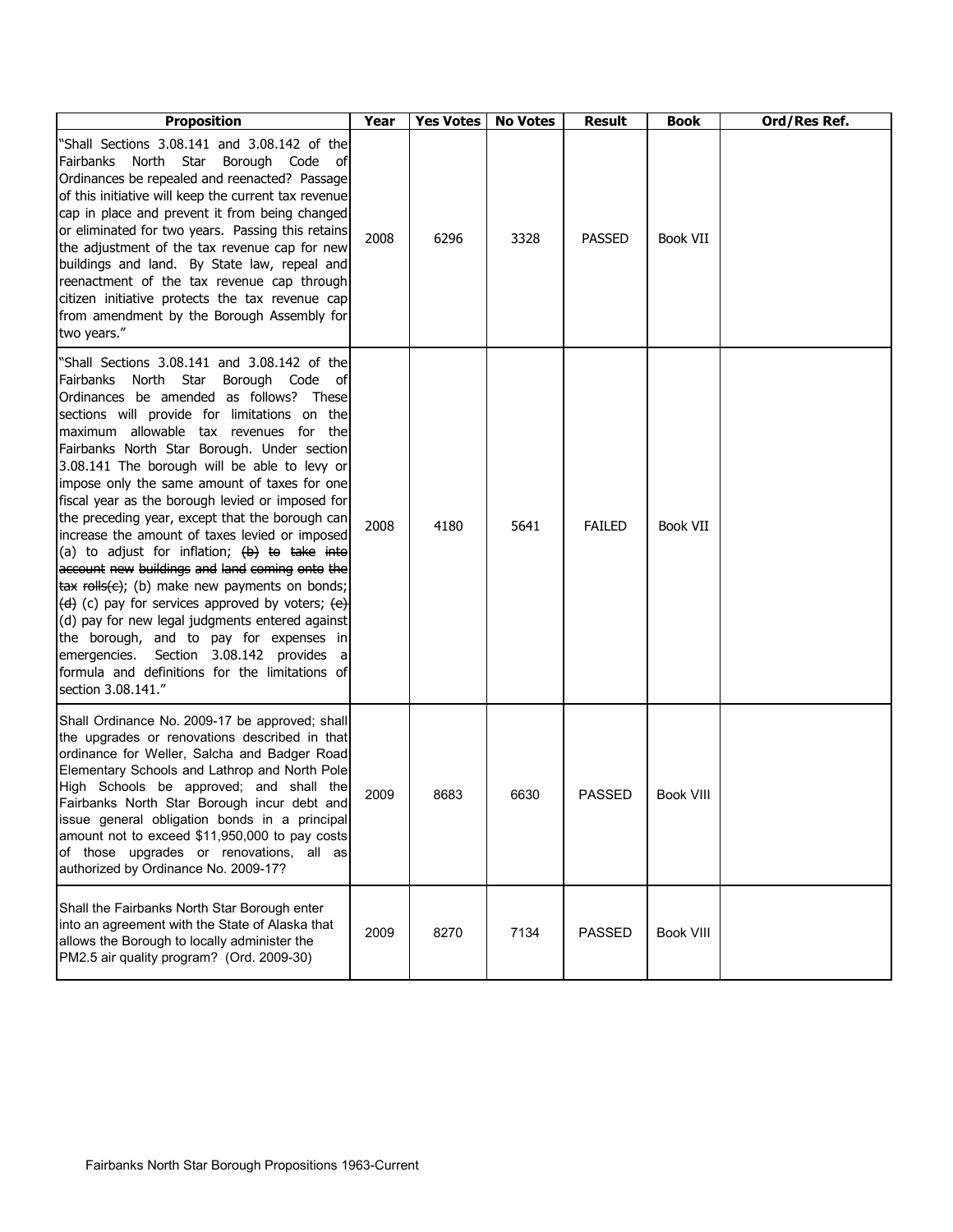| <b>Proposition</b>                                                                                                                                                                                                                                                                                                                                                                                                                                                                                                                                                                                                                                                                                                                                                                                                                                                                                                                      | Year | <b>Yes Votes</b> | <b>No Votes</b> | <b>Result</b> | <b>Book</b>      | Ord/Res Ref. |
|-----------------------------------------------------------------------------------------------------------------------------------------------------------------------------------------------------------------------------------------------------------------------------------------------------------------------------------------------------------------------------------------------------------------------------------------------------------------------------------------------------------------------------------------------------------------------------------------------------------------------------------------------------------------------------------------------------------------------------------------------------------------------------------------------------------------------------------------------------------------------------------------------------------------------------------------|------|------------------|-----------------|---------------|------------------|--------------|
| Shall the municipal officers and candidates for<br>elective office of the Fairbanks North Star<br>Borough be exempt from the requirements of the<br>State of Alaska Municipal Official Financial<br>Disclosure Law (AS 39.50) and be subject to,<br>instead, the Municipal Official Financial<br>Disclosure Law adopted by the Fairbanks North<br>Star Borough Assembly in Ordinance 2009-31.                                                                                                                                                                                                                                                                                                                                                                                                                                                                                                                                           | 2009 | 5880             | 9023            | <b>FAILED</b> | Book VIII        |              |
| The borough shall not ban, prohibit, or fine<br>residents for the use of home heating devices.                                                                                                                                                                                                                                                                                                                                                                                                                                                                                                                                                                                                                                                                                                                                                                                                                                          | 2010 | 9672             | 6502            | <b>PASSED</b> | <b>Book VIII</b> |              |
| "Shall sections 3.08.141 and 3.08.142 of the<br>Fairbanks North Star Borough Code<br>of<br>Ordinances be reenacted?" These sections will<br>provide for limitations on the maximum allowable<br>tax revenues for the Fairbanks North Star<br>Borough. Under section 3.08.141 the borough<br>will be able to levy or impose only the same<br>amount of taxes for one fiscal year as the<br>borough levied or imposed for the preceding<br>year, except that the borough can increase the<br>amount of taxes levied or imposed (a) to adjust<br>for inflation: (b) to take into account new<br>buildings and land coming onto the tax rolls; (c)<br>make new payments on bonds; (d) pay for<br>services approved by voters; (e) pay for new<br>legal judgments entered against the borough;<br>and to pay for expenses in emergencies. Section<br>3.08.142 provides a formula and definitions for<br>the limitations of section 3.08.141. | 2010 | 11141            | 4560            | <b>PASSED</b> | Book VIII        |              |
| <b>Proposition</b>                                                                                                                                                                                                                                                                                                                                                                                                                                                                                                                                                                                                                                                                                                                                                                                                                                                                                                                      | Year | <b>Yes Votes</b> | <b>No Votes</b> | <b>Result</b> | <b>Book</b>      |              |
| Shall Ordinance No. 2011-39 be approved; shall<br>the renovations of the gym wing of Ryan Middle<br>School and the planning for additional<br>improvements to Ryan Middle School, all as<br>described in that ordinance, be approved; and<br>shall the Fairbanks North Star Borough incur<br>debt and issue general obligation bonds in a<br>principal amount not to exceed \$9,900,000 for<br>those capital purposes, all as authorized by<br>Ordinance No. 2011-39?                                                                                                                                                                                                                                                                                                                                                                                                                                                                   | 2011 | 9628             | 6436            | <b>PASSED</b> | VIIII            |              |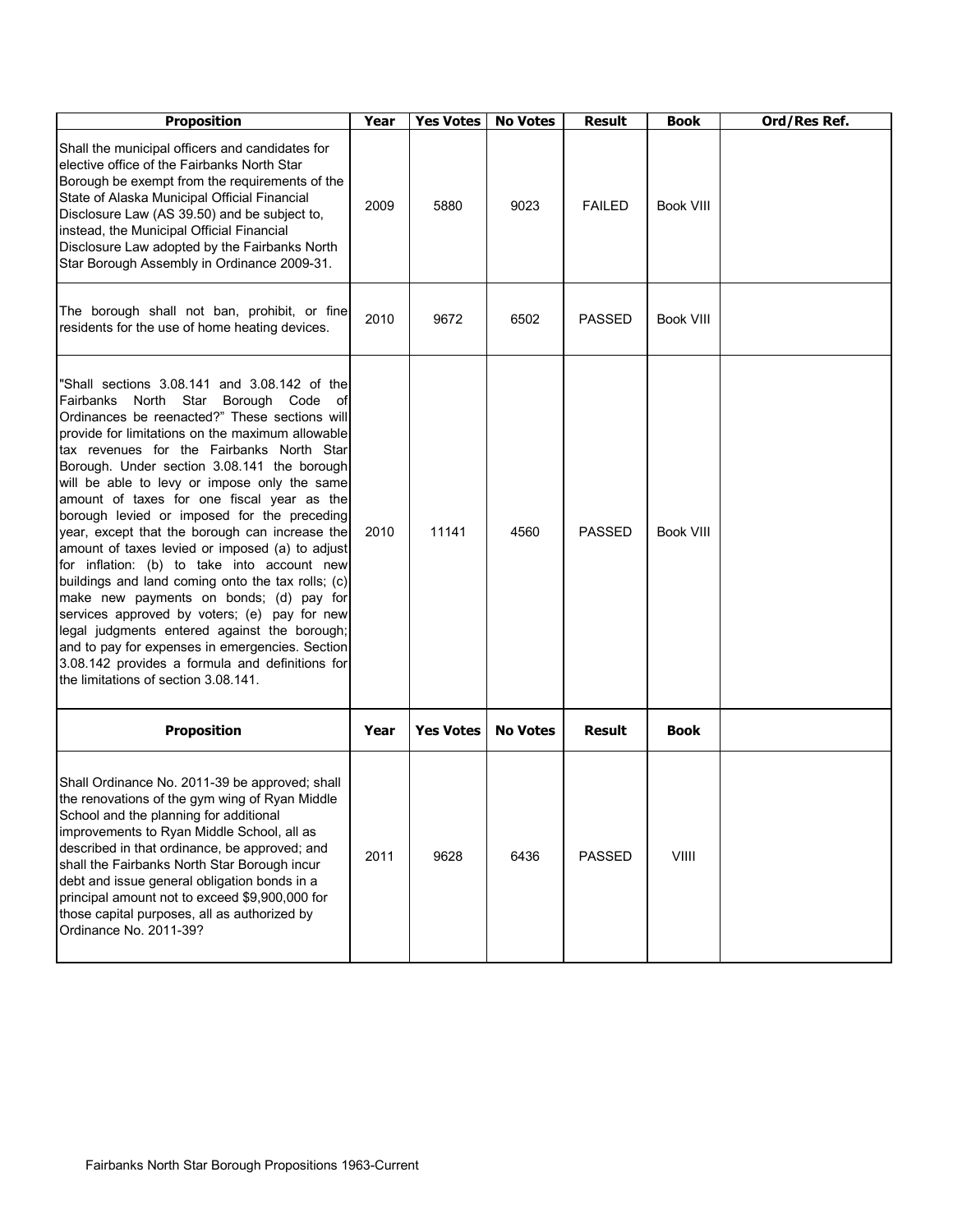| <b>Proposition</b>                                                                                                                                                                                                                                                                                                                                                                                                                                                                                                                                                                                                                                                                                                                                                                                                                                                                                                                                                                          | Year | <b>Yes Votes</b> | <b>No Votes</b> | <b>Result</b> | <b>Book</b> | Ord/Res Ref.       |
|---------------------------------------------------------------------------------------------------------------------------------------------------------------------------------------------------------------------------------------------------------------------------------------------------------------------------------------------------------------------------------------------------------------------------------------------------------------------------------------------------------------------------------------------------------------------------------------------------------------------------------------------------------------------------------------------------------------------------------------------------------------------------------------------------------------------------------------------------------------------------------------------------------------------------------------------------------------------------------------------|------|------------------|-----------------|---------------|-------------|--------------------|
| Shall Chapters 8.21, 1.04, and 3.08 of the<br>Fairbanks North Star Borough Code of<br>Ordinances be modified to provide for air quality<br>control prohibitions, standards, incentives, and<br>penalties? In the nonattainment area, passage of<br>this initiative will prohibit wood-fired hydronic<br>heaters and coal burning appliances, add coal to<br>the list of prohibited fuels, and remove the<br>Interior/Healy coal exception from prohibition<br>against using material not intended for use by<br>the manufacturer. Borough-wide, passage of this<br>initiative will prohibit misuse of a heating<br>appliance, establish standards for Visible<br><b>Emissions and Emissions Crossing Property</b><br>Lines, extend eligibility of the Voluntary Removal,<br>Replacement, or Repair Program to all<br>properties, and offer property tax credits for air<br>quality improvements. Passage of this initiative<br>will modify the fines for violations of these<br>provisions. | 2011 | 6859             | 10010           | <b>FAILED</b> | VIIII       |                    |
| Shall Ordinance No. 2011-39 be approved; shall<br>the upgrades and renovations described in that<br>ordinance for Salcha and Woodriver Elementary<br>Schools, North Pole Middle School, and North<br>Pole High School be approved; and shall the<br>Fairbanks North Star Borough incur debt and<br>issue general obligation bonds in a principal<br>amount not to exceed \$10,390,000 for those<br>capital purposes, all as authorized by Ordinance<br>No. 2011-39?                                                                                                                                                                                                                                                                                                                                                                                                                                                                                                                         | 2011 | 10262            | 6368            | <b>PASSED</b> | VIIII       |                    |
| "Shall sections 3.08.141 and 3.08.142 of the<br>Fairbanks North Star<br>Borough Code<br>оf<br>Ordinances be reenacted?" These sections will<br>provide for limitations on the maximum allowable<br>tax revenues for the Fairbanks North Star<br>Borough. Under section 3.08.141 the borough<br>will be able to levy or impose only the same<br>amount of taxes for one fiscal year as the<br>borough levied or imposed for the preceding<br>year, except that the borough can increase the<br>amount of taxes levied or imposed (a) to adjust<br>for inflation: (b) to take into account new<br>buildings and land coming onto the tax rolls; (c)<br>make new payments on bonds; (d) pay for<br>services approved by voters; (e) pay for new<br>legal judgments entered against the borough;<br>and to pay for expenses in emergencies. Section<br>3.08.142 provides a formula and definitions for<br>the limitations of section 3.08.141.                                                  | 2012 | 11434            | 4370            | <b>PASSED</b> | VIIII       |                    |
| Members of the Assembly shall be elected at<br>large by voters throughout the Borough."                                                                                                                                                                                                                                                                                                                                                                                                                                                                                                                                                                                                                                                                                                                                                                                                                                                                                                     | 2012 | 14091            | 1933            | <b>PASSED</b> | VIIII       | Resolution 2012-45 |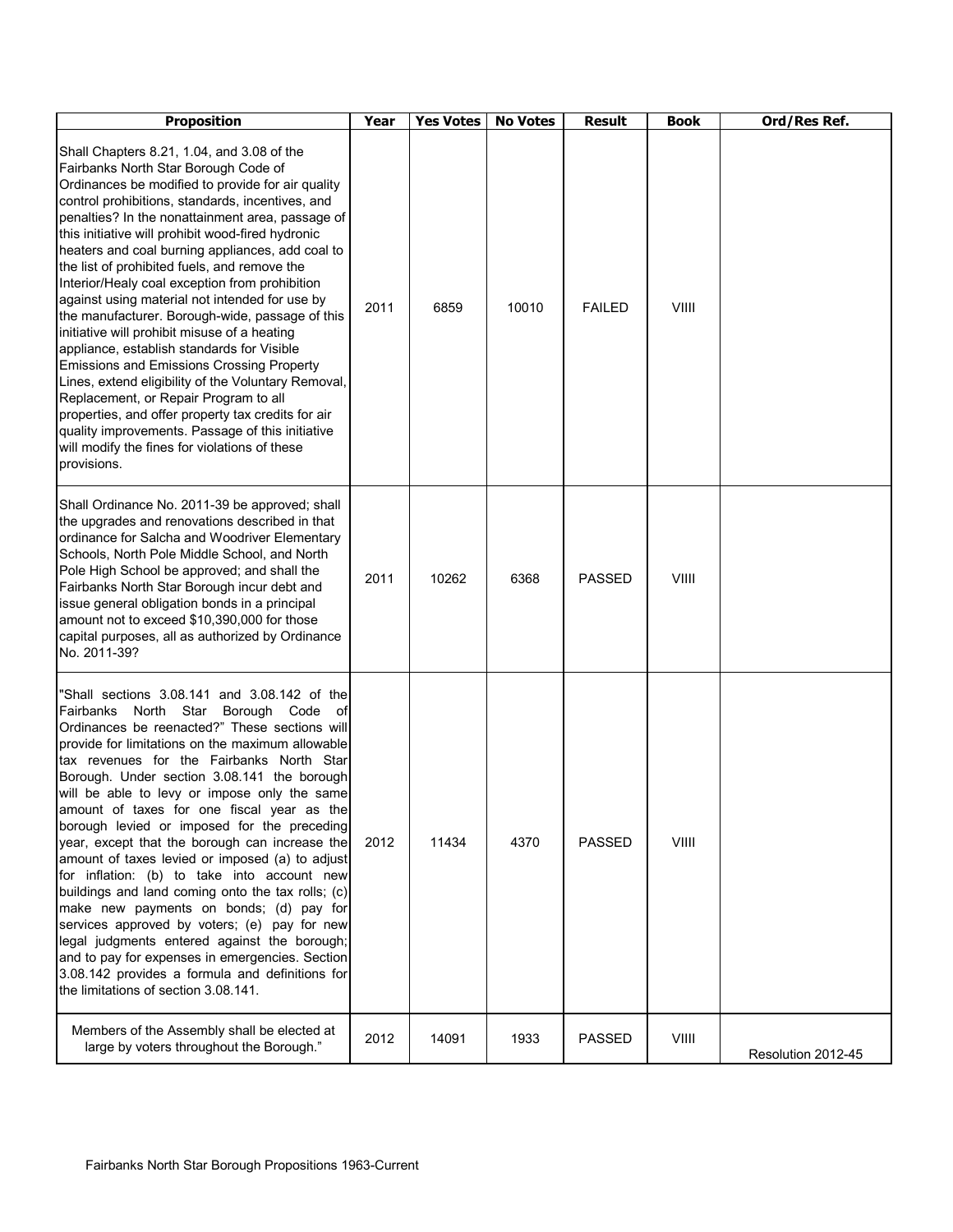| <b>Proposition</b>                                                                                                                                                                                                                                                                                                                                                                                                                                                                                                                                                                                                                                                                                                                                                                                                   | Year | <b>Yes Votes</b> | <b>No Votes</b> | <b>Result</b> | <b>Book</b> | Ord/Res Ref. |
|----------------------------------------------------------------------------------------------------------------------------------------------------------------------------------------------------------------------------------------------------------------------------------------------------------------------------------------------------------------------------------------------------------------------------------------------------------------------------------------------------------------------------------------------------------------------------------------------------------------------------------------------------------------------------------------------------------------------------------------------------------------------------------------------------------------------|------|------------------|-----------------|---------------|-------------|--------------|
| The borough shall not, in any way, regulate,<br>prohibit, curtail, nor issue fines or fees<br>associated with, the sale,<br>distribution,<br>or<br>operation of heating appliances or any type of<br>"Heating Appliances"<br>combustible fuel.<br>isl<br>defined as, but not limited to: oil furnaces, gas<br>furnaces, wood stoves, coal stoves, wood-fired<br>hydronic heaters, wood-fired furnaces, coal-fired<br>hydronic heaters, coal-fired furnaces, masonry<br>heaters, pellet stoves, cook stoves, and<br>fireplaces. A "yes" vote means the Borough<br>would be prohibited from regulating, prohibiting,<br>curtailing, or issuing fines or fees associated with<br>the sale, distribution, or operation of heating<br>appliances or any type of combustible fuel. A<br>"no" vote defeats the proposition. | 2012 | 8658             | 7684            | <b>PASSED</b> | VIIII       |              |
| Shall Ordinance No. 2013-60 be approved; shall<br>the replacement of Ryan Middle School as<br>described in that ordinance be approved, which<br>project will be paid for in part by a grant of<br>\$880,000 from the State of Alaska to increase<br>the State's share in the cost of the project above<br>the 60% level of debt service reimbursement for<br>which a replacement project is eligible; and shall<br>the Fairbanks North Star Borough incur debt and<br>issue general obligation bonds in a principal<br>amount not to exceed \$37,150,000 for that<br>capital purpose, all as authorized by Ordinance<br>No. 2013-60?                                                                                                                                                                                 | 2013 | 5205             | 3340            | <b>PASSED</b> | IX          |              |
| Shall Ordinance No. 2013-60 be approved; shall<br>the upgrades and renovations described in that<br>ordinance for Ticasuk Brown and University Park<br>Elementary Schools, Tanana and North Pole<br>Middle Schools, and Two Rivers K-8 School be<br>approved; and shall the Fairbanks North Star<br>Borough incur debt and issue general obligation<br>bonds in a principal amount not to exceed<br>\$19,400,000 for those capital purposes, all as<br>authorized by Ordinance No. 2013-60?                                                                                                                                                                                                                                                                                                                          | 2013 | 5536             | 3021            | <b>PASSED</b> | IX          |              |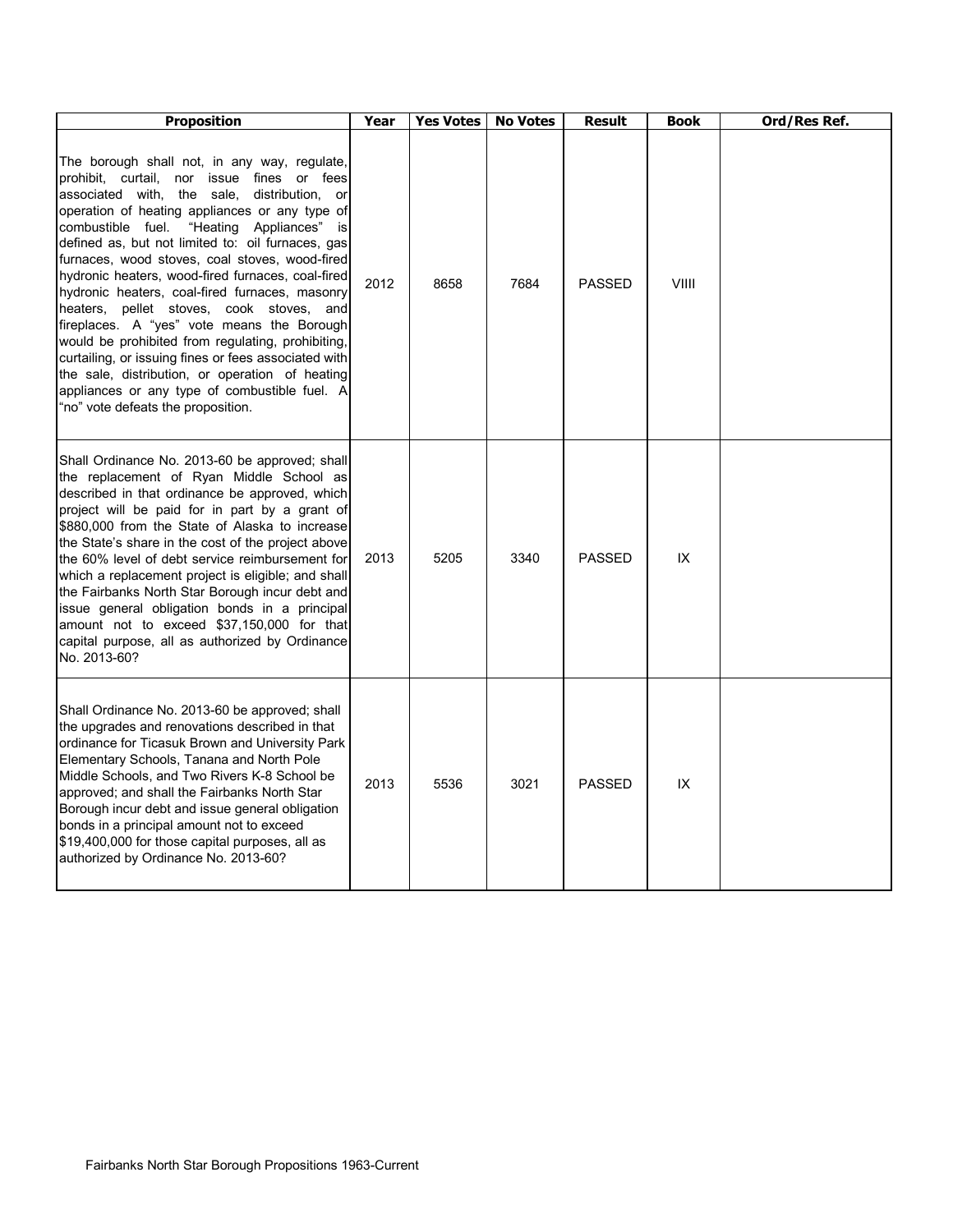| <b>Proposition</b>                                                                                                                                                                                                                                                                                                                                                                                                                                                                                                                                                                                                                                                                                                                                                                                                                                                                                                                                              | Year | <b>Yes Votes</b> | <b>No Votes</b> | <b>Result</b> | <b>Book</b> | Ord/Res Ref.                         |
|-----------------------------------------------------------------------------------------------------------------------------------------------------------------------------------------------------------------------------------------------------------------------------------------------------------------------------------------------------------------------------------------------------------------------------------------------------------------------------------------------------------------------------------------------------------------------------------------------------------------------------------------------------------------------------------------------------------------------------------------------------------------------------------------------------------------------------------------------------------------------------------------------------------------------------------------------------------------|------|------------------|-----------------|---------------|-------------|--------------------------------------|
| 'Shall sections 3.08.141 and 3.08.142 of the<br>Fairbanks North Star Borough Code (FNSBC) of<br>Ordinances be reenacted?" These sections will<br>provide for limitations on the maximum allowable<br>tax revenues for the Fairbanks North Star<br>Borough. Under section 3.08.141 the borough<br>will be able to levy or impose only the same<br>amount of taxes for one fiscal year as the<br>borough levied or imposed for the preceding<br>year, except that the borough can increase the<br>amount of taxes levied or imposed (a) to adjust<br>for inflation; (b) to take into account new<br>buildings and land coming onto the tax rolls; (c)<br>make new payments on bonds; (d) pay for<br>services approved by voters; (e) pay for new<br>legal judgments entered against the borough;<br>and to pay for expenses in emergencies. Section<br>3.08.142 provides a formula and definitions for<br>the limitations of section 3.08.141.                    | 2014 | 7191             | 3847            | <b>PASSED</b> | IX          | <b>Factual Resolution</b><br>2014-32 |
| The borough shall not, in any way, regulate,<br>prohibit, curtail, nor issue fines or fees<br>associated with the sale,<br>distribution,<br>or<br>operation of heating appliances or any type of<br>combustible fuel. "Heating Appliances" is defined<br>as, but not limited to: oil furnaces, gas furnaces,<br>wood stoves, coal stoves, wood-fired hydronic<br>heaters, wood-fired furnaces, coal-fired hydronic<br>heaters, coal-fired furnaces, masonry heaters,<br>pellet stoves, cook stoves, and fireplaces.                                                                                                                                                                                                                                                                                                                                                                                                                                             | 2014 | 5470             | 5825            | <b>FAILED</b> | IX          | <b>Factual Resolution</b><br>2014-33 |
| Shall Chapter 8.21 of the FNSB Code of<br>Ordinances regarding the PM2.5 Air Quality<br>Program be amended to (1) bar, except for<br>prohibited fuels, Borough regulation or restriction<br>of solid fuel appliances, pellet fuel burning<br>appliances, masonry heaters or hydronic heaters<br>that are EPA certified or its defined equivalent,<br>(2) to provide for a written complaint process<br>meeting specified standards including requiring<br>that the person filing the complaint be personally<br>and adversely affected in a way different from<br>that of the general public. Anonymous<br>complaints would not be allowed and the<br>borough will investigate only complaints meeting<br>the specified standards and (3) bar any<br>restriction or other linkage between the use,<br>ownership or existence of a solid fuel appliances,<br>pellet fuel burning appliances, masonry heaters<br>or hydronic heaters and the sale of real estate. | 2015 | 7852             | 8882            | <b>FAILED</b> | IX          | Factual Resolution No.<br>2015-26    |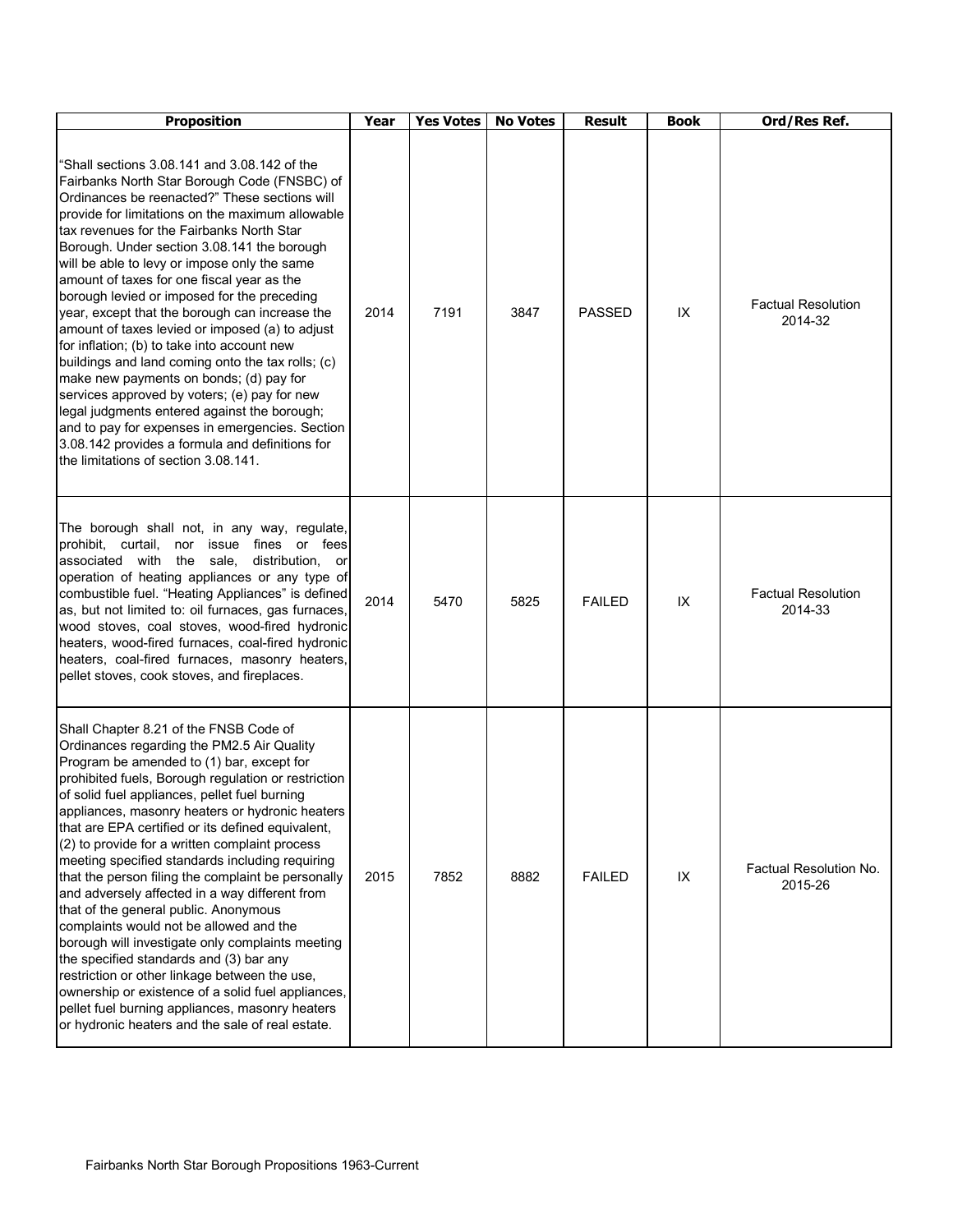| <b>Proposition</b>                                                                                                                                                                                                                                                                                                                                                                                                                                                                                                                 | Year | <b>Yes Votes</b> | <b>No Votes</b> | <b>Result</b> | <b>Book</b> | Ord/Res Ref.        |
|------------------------------------------------------------------------------------------------------------------------------------------------------------------------------------------------------------------------------------------------------------------------------------------------------------------------------------------------------------------------------------------------------------------------------------------------------------------------------------------------------------------------------------|------|------------------|-----------------|---------------|-------------|---------------------|
| "Shall Ordinance No. 2016-35 be approved; shall<br>the plan of capital maintenance of Borough<br>facilities as described in that ordinance be<br>approved (which plan includes capital<br>improvements to the Borough's schools, park<br>and recreation facilities, and other Borough<br>facilities); and shall the Fairbanks North Star<br>Borough incur debt and issue general obligation<br>bonds in a principal amount not to exceed<br>\$13,215,000 to pay costs of the plan, all as<br>authorized by Ordinance No. 2016-35?" | 2016 | 7357             | 4803            | <b>PASSED</b> | IX          | 2016-35             |
| Ordinance No. 2016-10, Section 2, would<br>increase the maximum allowable areawide and<br>nonareawide residential property tax exemption<br>for qualifying taxpayers from \$20,000 to \$50,000.<br>"Shall Fairbanks North Star Borough Ordinance<br>No. 2016-10, Section 2 be ratified?"                                                                                                                                                                                                                                           | 2016 | 8518             | 3636            | <b>PASSED</b> | IX          | 2016-10             |
| "Shall the Fairbanks North Star Borough (1) levy<br>an areawide 5% tax on the retail sale of<br>marijuana and marijuana products, (2) establish<br>a limited exemption up to 6% for marijuana and<br>marijuana products sales taxed by the City of<br>Fairbanks and the City of North Pole, and (3)<br>have the authority to increase the rate of levy by<br>$1\%$ ?"                                                                                                                                                              | 2016 | 10468            | 1839            | <b>PASSED</b> | IX          | 2016-16 and 2016-31 |
| "Shall the Fairbanks North Star Borough have<br>the authority to increase the rate of levy of the<br>areawide 5% sales tax of alcoholic beverages by<br>1%, with a limited exemption up to 6% for<br>alcoholic beverages taxed by the city of<br>Fairbanks and the city of North Pole?"                                                                                                                                                                                                                                            | 2016 | 8637             | 3657            | <b>PASSED</b> | IX          | 2016-24             |
| "Shall municipal officers and candidates for<br>municipal offices, who receive only minimal<br>compensation (not to exceed \$60 per meeting)<br>for their public service, be exempt from the<br>requirements of the State of Alaska Public<br>Official Financial Disclosure Law (AS 39.50) and<br>remain subject to disclosure requirements<br>established under the FNSB code of ethics for<br>boards and commissions?"                                                                                                           | 2016 | 5764             | 6325            | <b>FAILED</b> | IX          | 2016-32             |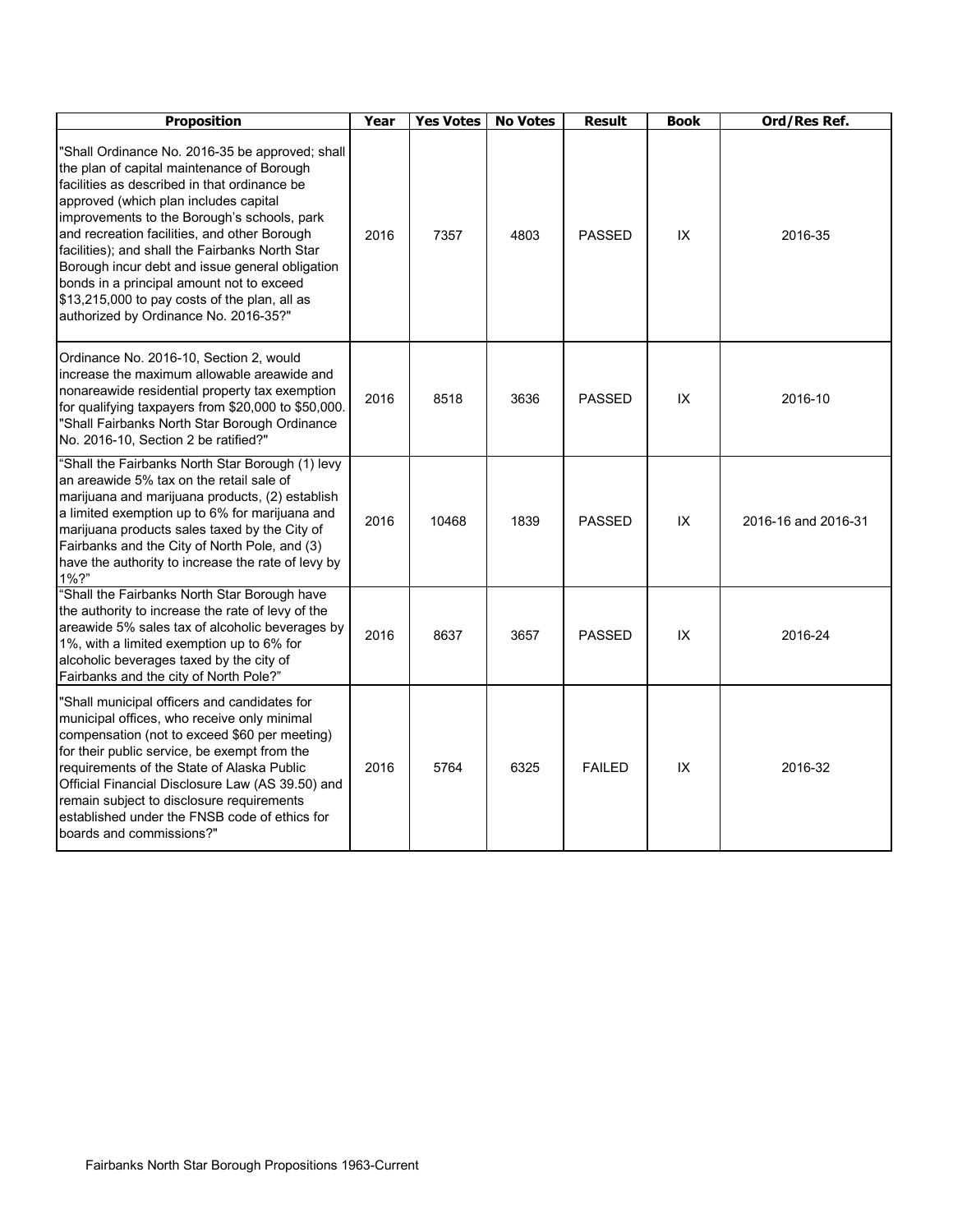| <b>Proposition</b>                                                                                                                                                                                                                                                                                                                                                                                                                                                                                                                                                                                                                                                                                                                                                                                                                                                                                                                                                                                                                                                                                                                                                                          | Year | Yes Votes | <b>No Votes</b> | <b>Result</b> | <b>Book</b> | Ord/Res Ref.                                          |
|---------------------------------------------------------------------------------------------------------------------------------------------------------------------------------------------------------------------------------------------------------------------------------------------------------------------------------------------------------------------------------------------------------------------------------------------------------------------------------------------------------------------------------------------------------------------------------------------------------------------------------------------------------------------------------------------------------------------------------------------------------------------------------------------------------------------------------------------------------------------------------------------------------------------------------------------------------------------------------------------------------------------------------------------------------------------------------------------------------------------------------------------------------------------------------------------|------|-----------|-----------------|---------------|-------------|-------------------------------------------------------|
| Shall sections 8,04,290 and 8,04,300 of the<br>Fairbanks North Star Borough Code (FNSBC) of<br>Ordinances be reenacted?" These sections will<br>provide for limitations on the maximum allowable<br>tax revenues for the Fairbanks North Star<br>Borough. Under section<br>8.04.290 the borough will be able to levy or<br>impose only the same amount of taxes for one<br>fiscal year as the borough levied or imposed for<br>the preceding year, except that the borough can<br>increase the amount of taxes levied or imposed<br>(a) to adjust for inflation; (b) to take into account<br>new buildings and land coming onto the tax rolls;<br>(c) make new payments on bonds; (d) pay for<br>services approved by voters; (e) pay for new<br>legal judgments entered against the borough;<br>and to pay for expenses in emergencies. Section<br>8.04.300 provides a formula and definitions for<br>the limitations of section 8.04.290.                                                                                                                                                                                                                                                 | 2016 | 7221      | 4701            | <b>PASSED</b> | IX          | Factual Resolution No.<br>2016-38                     |
| An initiative ordinance has been submitted that<br>proposes to amend FNSBC Title 9 by adopting a<br>new chapter, 9.18 Marijuana License Referrals,<br>that will prohibit marijuana businesses inside the<br>borough in the area outside of the cities.<br>Marijuana establishments include:<br>a. a retail marijuana store, an entity that sells<br>marijuana and marijuana products to consumers;<br>b. a marijuana cultivation facility, an entity that<br>cultivates, prepares, and packages marijuana<br>and sells marijuana to other marijuana<br>establishments, but not to consumers;<br>c. a marijuana product manufacturing facility, an<br>entity that purchases, manufactures, and<br>prepares marijuana products and sells marijuana<br>and marijuana products to other marijuana<br>establishments, but not to consumers; and<br>d. a marijuana testing facility, an entity that<br>analyzes and certifies the safety and potency of<br>marijuana.<br>Shall the Fairbanks North Star Borough adopt a<br>local option to prohibit the operation of marijuana<br>establishments inside the borough in the area<br>outside the cities? Non-Areawide Proposition in<br>the Borough | 2017 | 4642      | 11286           | <b>FAILED</b> | X           | <b>Factual Resolution</b><br>Non-Area Wide<br>2017-22 |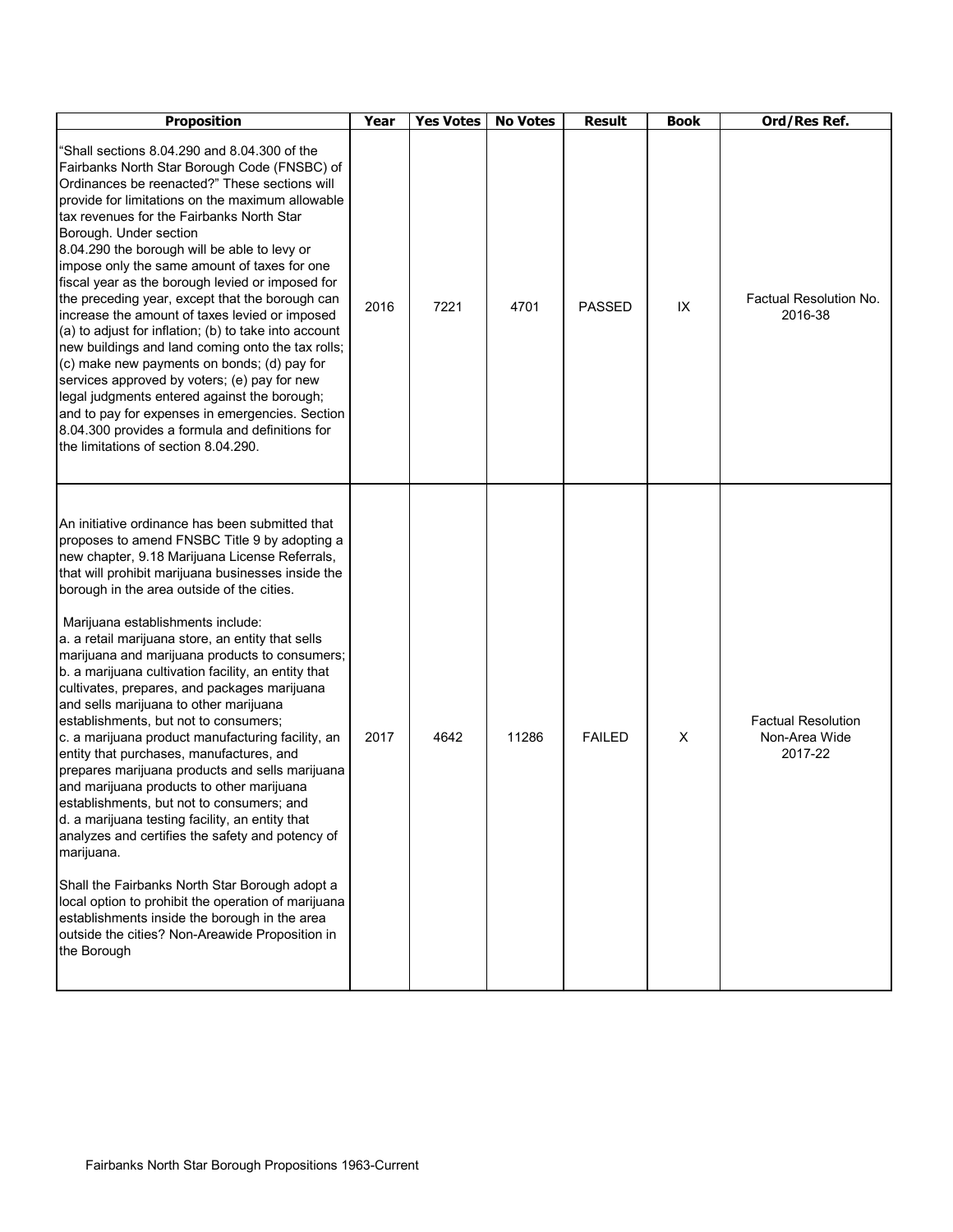| <b>Proposition</b>                                                                                                                                                                                                                                                                                                                                                                                                                                                                                                                                                                                                                                                                                                                                                                                                                                                                                                                                                                 | Year | <b>Yes Votes</b> | <b>No Votes</b> | <b>Result</b> | <b>Book</b>    | Ord/Res Ref.                      |
|------------------------------------------------------------------------------------------------------------------------------------------------------------------------------------------------------------------------------------------------------------------------------------------------------------------------------------------------------------------------------------------------------------------------------------------------------------------------------------------------------------------------------------------------------------------------------------------------------------------------------------------------------------------------------------------------------------------------------------------------------------------------------------------------------------------------------------------------------------------------------------------------------------------------------------------------------------------------------------|------|------------------|-----------------|---------------|----------------|-----------------------------------|
| "Shall Ordinance No. 2018-17 be approved; shall<br>capital improvements to the following Borough<br>facilities be approved (as further described in the<br>ordinance): Ben Eielson Jr/Sr High School Roof<br>Replacement, John A. Carlson Community<br>Activity Center, Woodriver Elementary School,<br>and a replacement animal shelter; and shall the<br>Fairbanks North Star Borough incur debt and<br>issue general obligation bonds in a principal<br>amount not to exceed \$36,615,000 to pay costs<br>of the plan, all as authorized by Ordinance No.<br>2018-17?"                                                                                                                                                                                                                                                                                                                                                                                                          | 2018 | 7433             | 8755            | <b>FAILED</b> | X              | 2018-17                           |
| 'Shall Ordinance 2018-22 be ratified? Ordinance<br>2018-22 exempts from the tax revenue cap the<br>amounts transferred or appropriated each fiscal<br>year to the facilities maintenance reserve fund,<br>not to exceed an increase of 1 mill to the rate of<br>property tax levy."                                                                                                                                                                                                                                                                                                                                                                                                                                                                                                                                                                                                                                                                                                | 2018 | 6234             | 9415            | <b>FAILED</b> | х              | 2018-22                           |
| Ordinance Establishing Maximum Allowable Tax<br>Revenues<br>Shall sections 8.04.290 and 8.04.300 of the<br>Fairbanks North Star Borough Code (FNSBC) be<br>reenacted? These sections will provide for<br>limitations on the maximum allowable tax<br>revenues for the Fairbanks North Star Borough.<br>Under FNSBC 8.04.290 the borough will be able<br>to levy or impose only the same amount of taxes<br>for one fiscal year as the borough levied or<br>imposed for the preceding year, except that the<br>borough can increase the amount of taxes levied<br>or imposed (a) to adjust for inflation; (b) to take<br>into account new buildings and land coming onto<br>the tax rolls; (c) make new payments on bonds;<br>(d) pay for services approved by voters; (e) pay<br>for new legal judgments entered against the<br>borough; and to pay for expenses in<br>emergencies. FNSBC 8.04.300 provides a<br>formula and definitions for the limitations of<br>FNSBC 8.04.290. | 2018 | 10046            | 5877            | <b>PASSED</b> | $\pmb{\times}$ | Factual Resolution No.<br>2018-27 |